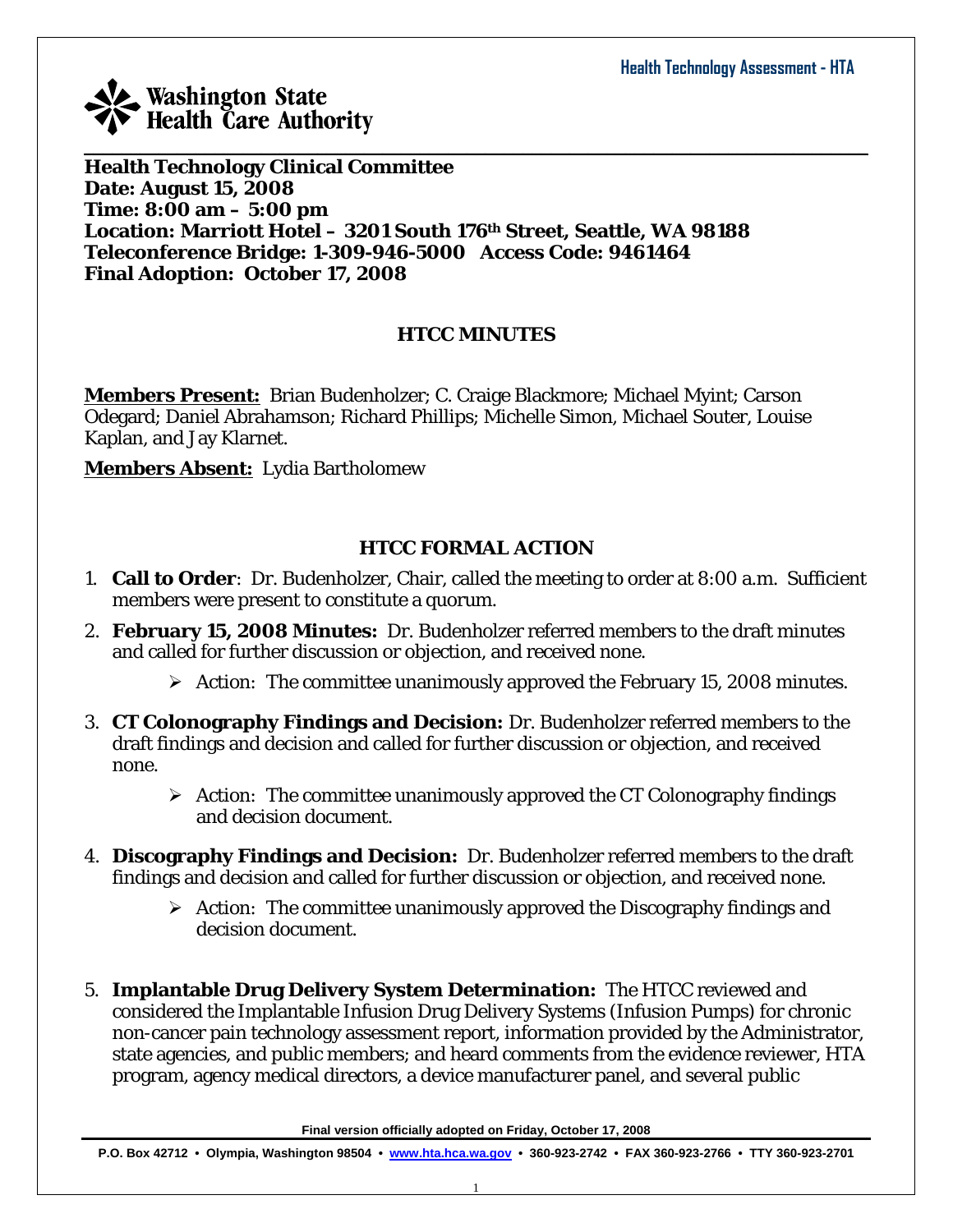$\_$  , and the set of the set of the set of the set of the set of the set of the set of the set of the set of the set of the set of the set of the set of the set of the set of the set of the set of the set of the set of th members. The committee considered all the evidence and gave greatest weight to the evidence it determined, based on objective factors, to be the most valid and reliable.

| <b>HTCC COMMITTEE COVERAGE DETERMINATION VOTE</b>                                                                  |   |  |  |  |
|--------------------------------------------------------------------------------------------------------------------|---|--|--|--|
| Covered<br><b>Not</b><br><b>Under Certain</b><br><b>Covered</b><br>Unconditionally<br>covered<br><b>Conditions</b> |   |  |  |  |
| <b>Implantable Drug Delivery</b><br><b>System</b>                                                                  | 8 |  |  |  |

- ¾ *Action:* The committee chair directed HTA staff to prepare a Findings and Decision document on Implantable Drug Delivery Systems reflective of the majority vote for final approval at the next pubic meeting.
- 6. **Knee Arthroscopy for Osteoarthritis of the Knee Determination:** The HTCC reviewed and considered the Knee Arthroscopy technology assessment report, information provided by the Administrator, agency comments, the evidence reviewer's presentation, and submitted comments. The committee considered all the evidence and gave greatest weight to the evidence it determined, based on objective factors, to be the most valid and reliable.

| <b>HTCC COMMITTEE COVERAGE DETERMINATION VOTE</b>                                                                  |    |  |  |  |
|--------------------------------------------------------------------------------------------------------------------|----|--|--|--|
| Covered<br>Covered<br><b>Not</b><br><b>Under Certain</b><br>covered<br><b>Unconditionally</b><br><b>Conditions</b> |    |  |  |  |
| <b>Knee Arthroscopy</b><br>for Osteoarthritis                                                                      | 10 |  |  |  |

¾ *Action:* The committee chair directed HTA staff to prepare a Findings and Decision document on Knee Arthroscopy reflective of the majority vote for final approval at the next pubic meeting.

**Final version officially adopted on Friday, October 17, 2008**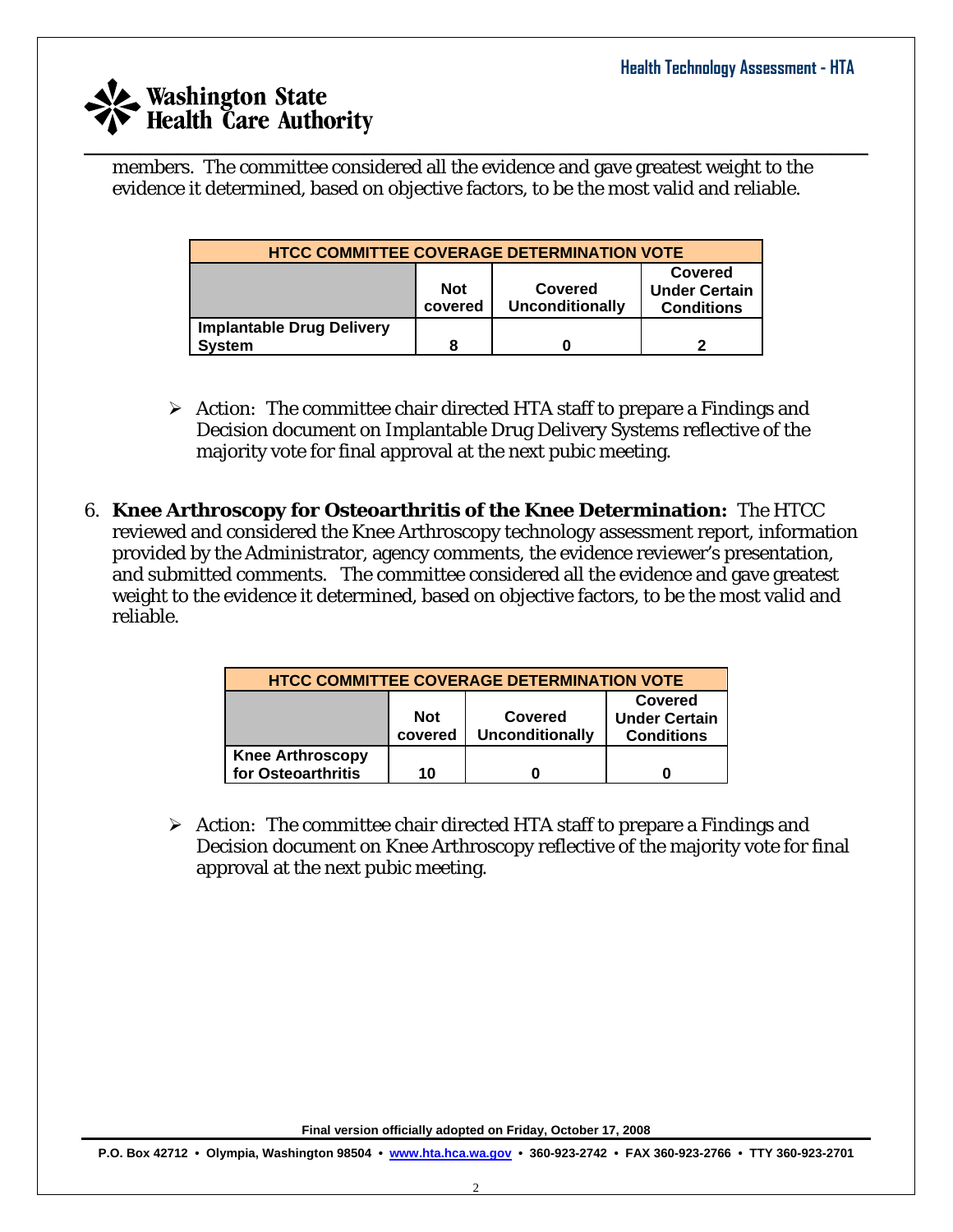

### **SUMMARY OF HTCC MEETING TOPICS, PRESENTATION, AND DISCUSSION**

 $\_$  , and the set of the set of the set of the set of the set of the set of the set of the set of the set of the set of the set of the set of the set of the set of the set of the set of the set of the set of the set of th

#### **Agenda Item: Welcome & Introductions**

The Health Technology Clinical Committee (HTCC) met on August 15, 2008. Leah Hole-Curry, HTA Program Director, opened the public meeting with an overview of the agenda, meeting guide and purpose, room logistics, and introductions. The primary technology topics to discuss were:

- 9 *Intrathecal Drug Delivery Systems (Implantable Infusion Pumps):* review of the evidence of the safety, efficacy and cost-effectiveness of Implantable Infusion Pumps for patients with chronic non-cancer pain.
- $\checkmark$  *Knee Arthroscopy:* review of the evidence of the safety, efficacy and cost-effectiveness of Knee Arthroscopy for patients with Osteoarthritis of the knee.

#### **Agenda Item: Chair Remarks**

Dr. Brian Budenholzer, Committee Chair, provided opening remarks. Dr. Budenholzer presented his thoughts on why the committee was created through the frame of a chronological history of a compelling treatment: high dose chemotherapy followed by bone marrow transplant for advanced breast cancer.

- 1988 A 1988 Annals of Internal medicine article reported case series finding an 80% response rate; and an expert opined that the treatment could double survival.
- 1989- federal judge required a health insurer to cover on the following basis: *To require that patients wait until someone chooses to present statistical proof that satisfies all the experts would mean patients would be doomed to receive treatments that are not state of the art.*
- $1992 JAMA$  article with case series and extrapolated data indicated that using reasonable assumptions, autologous bone marrow transplant had benefit but at unknown cost
- 1993 National Cancer Institute launched randomized control trial, but had trouble recruiting patients because many physicians and patients already concluded it was effective. Ultimately, trials were completed.
- 1994 Federal Office of Personnel Management required all insurers providing insurance to federal employees to cover.
- 1995 Journal of Clinical Oncology, South African randomized trial reported dramatic benefit; cited by over 300 papers, but ultimately found to be fraudulent
- 1999 Eleven years after first case series reported: Four randomized trials reported at an American Society of Clinical Oncolology showed no benefit.
- Dr. Eddy: *As a society, we have to accept that rigourous evaluation of a new treatment is essential. Skipping this step may seem like a compassionate act, but it can have devastating consequences.*

Dr. Gilbert Welch – who wrote a history of the treatment, presented some conclusions:

**Final version officially adopted on Friday, October 17, 2008**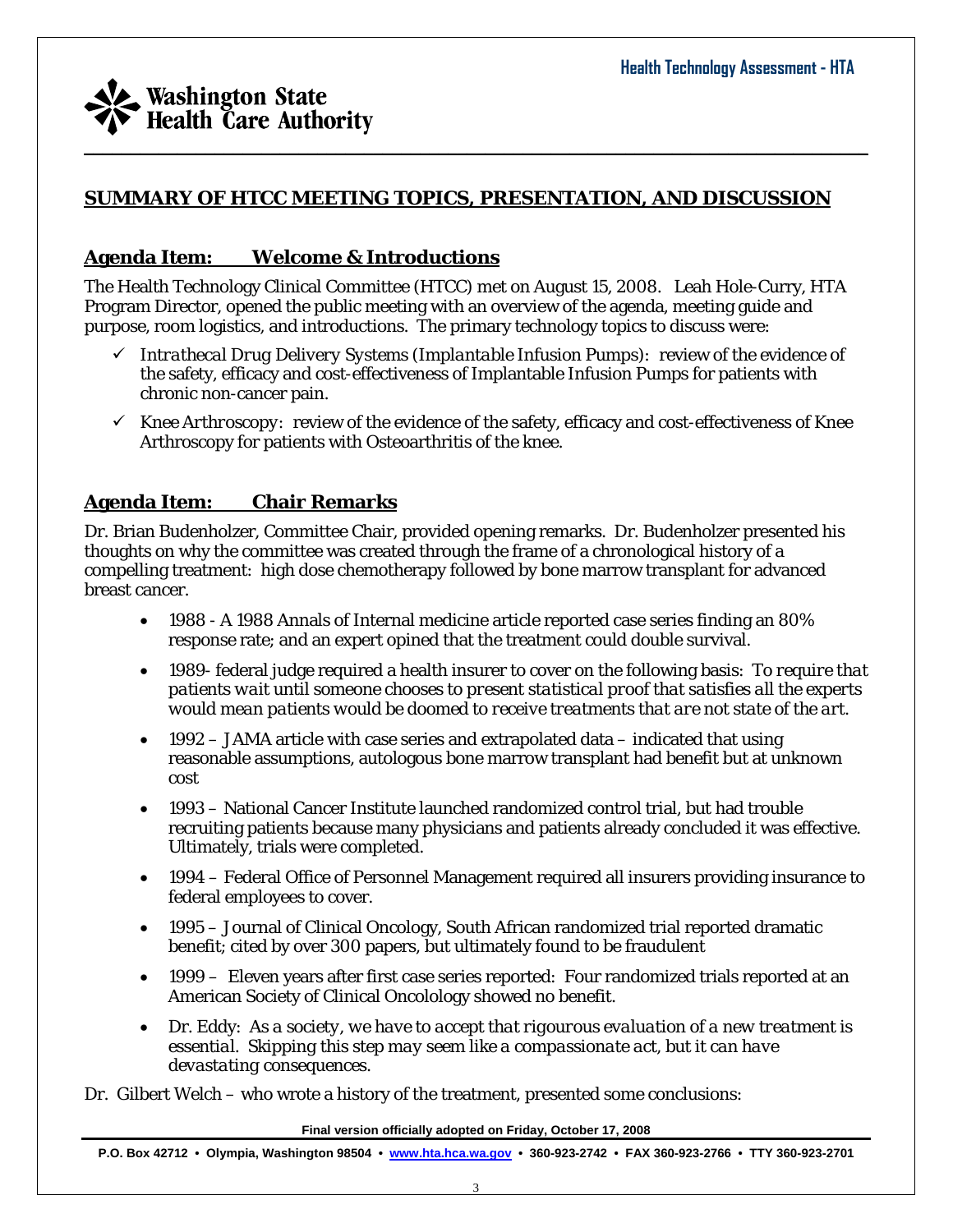- *Important to remember that preliminary evidence can be misleading; intermediate outcomes may not correlate to survival, historical controls may not be comparable; proponents can be persuasive but lesson is familiar – it is the case for randomization.*
- *It is premature to raise the issue of cost effectiveness when effectiveness is unknown.*
- *Public officials should not mandate coverage in the absence of clear data.*
- *Proponents of advances will always be more vociferous than detractors. They usually have stronger interests, both professional and financial, in arguing for a particular technology than detractors have in arguing against it. Given that the public is primed to believe in medical breakthroughs, we should focus on evidence of effectiveness before raising arguments about cost.*

### **Agenda Item: HTA Program Update and Chair Remarks**

Leah Hole-Curry presented the draft minutes from the February 2008 meeting, explained that the minutes were drafted by HTA staff, posted to the web and circulated to committee members for comments. No comments were received. Dr. Brian Budenholzer, HTCC Chair, referred members to the February minutes, and called for further discussion, or a motion to approve.

 $\checkmark$  No further discussion, minutes were approved.

Leah Hole-Curry presented the draft findings and decision for CT Colonography, explained that the document was drafted by HTA staff, posted to the web and circulated to committee members for comments. No comments were received. Dr. Brian Budenholzer, HTCC Chair, referred members to the draft findings and decision, and called for further discussion, or a motion to approve.

 $\checkmark$  No further discussion, minutes were approved.

Leah Hole-Curry presented the draft findings and decision for discography, explained that the document was drafted by HTA staff, posted to the web and circulated to committee members for comments. An update was received and incorporated. Dr. Brian Budenholzer, HTCC Chair, referred members to the draft findings and decision, and called for further discussion, or a motion to approve.

 $\checkmark$  No further discussion, minutes were approved.

### **Agenda Item: Implantable Infusion Pumps Topic Review**

Dr. Dave Flum, HTA Clinical Consultant, introduced the Implantable Infusion Pump topic overview.

### **Implantable Infusion Pump**

- $\checkmark$  Implantable Drug Delivery Systems for chronic non-cancer pain (IDDS) is a device which is fully surgically implanted into the patient to provide round-the clock long-term drug therapy. In a surgical procedure, the pump itself is implanted, usually in the abdomen, and a catheter is tunneled to the site of drug delivery.
	- $\triangleright$  Because medications are delivered directly to the desired site, pain control is theoretically optimized while adverse events associated with systemic administration are theoretically minimized because the overall drug dose is reduced.

**Final version officially adopted on Friday, October 17, 2008**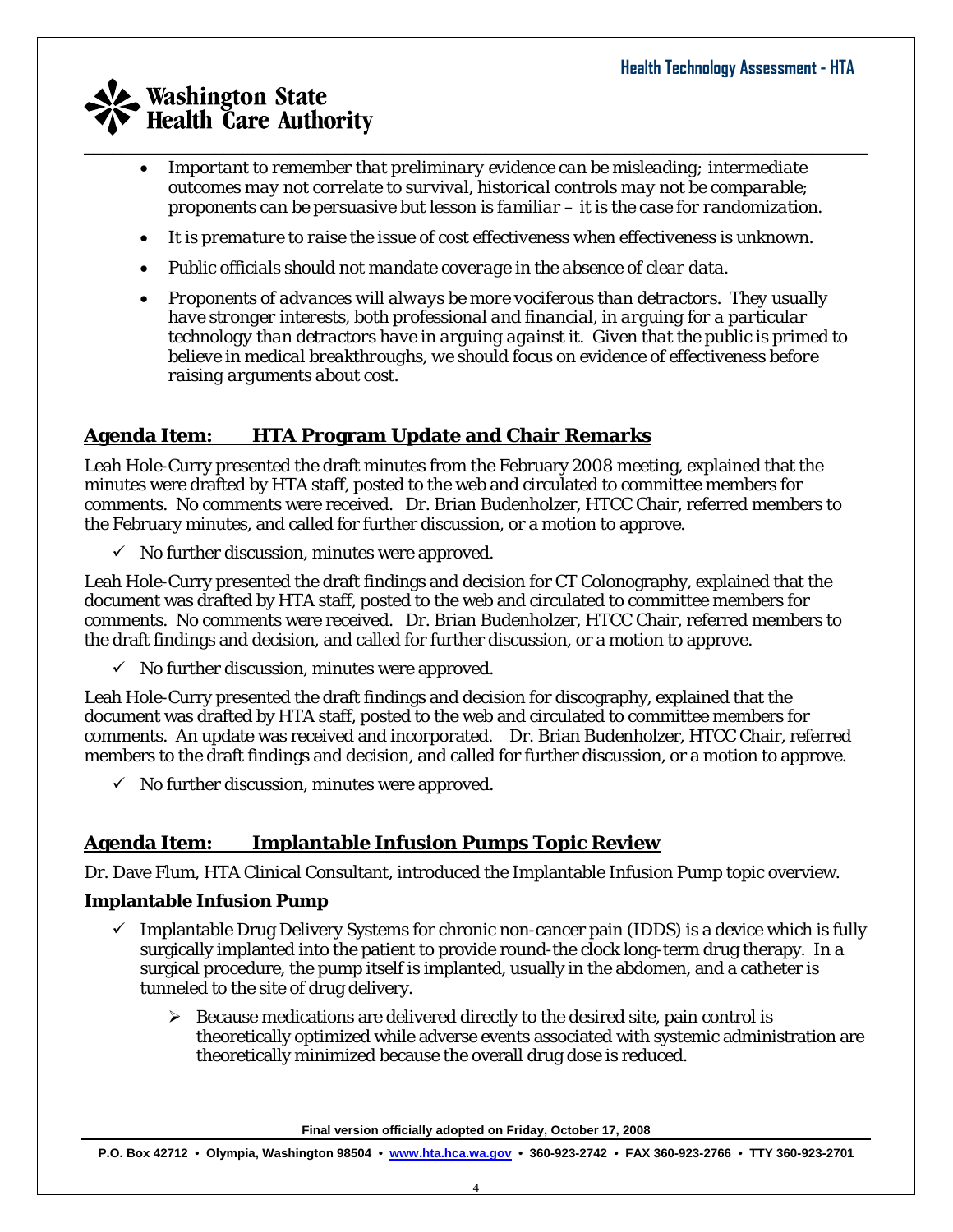- $\_$  , and the set of the set of the set of the set of the set of the set of the set of the set of the set of the set of the set of the set of the set of the set of the set of the set of the set of the set of the set of th 9 IDDS treatment is invasive, prone to side-effects and complications, costly, and requires a large amount of technical support. IDDS for chronic non-cancer pain seeks to replace the route of opioid administration to achieve better pain control with fewer adverse effects.
	- $\checkmark$  Centers for Medicare and Medicaid Services (CMS): a national coverage decision for all infusion pumps was issued in February 1994. Permanently implanted infusion pumps are covered, with certain conditions, for patients with chronic non-cancer pain. The latest version of the policy was adopted December 17, 2004. The initial determination included implantable infusion pumps for epidural or intrathecal administration of opioid drugs for chronic non-cancer pain was not updated since 2004.
		- $\triangleright$  This decision was based on a technology assessment completed in 1994 by the Office of Health Technology Assessment (OHTA) and used the only available literature which was from 1984 – 1992.
	- $\checkmark$  Three entities published guidelines: American Society of Interventional Pain Physicians (2007); Sisken Hospital for Physical Rehabilitation (2005); and Internal Research Foundation for RSD / CRPS (2003).

### **Agenda Item: Implantable Infusion Pump Topic – Agency Data**

Dr. Lee Glass, L&I Associate Medical Director, presented to the committee the agency utilization and outcomes for Implantable Infusion Pumps.

- $\checkmark$  All Washington agencies cover IDDS pumps without restrictions for cancer pain, chemotherapy, and spasticity.
- $\checkmark$  IDDS pumps for chronic non-cancer pain has historically been covered by DSHS and HCA, and it is recently covered at L&I with protocols, due to litigation.
	- $\triangleright$  Alternatives: agencies cover alternatives (coverage varies by agency) and include: cognitive behavior therapy, medication (anti-depressant, Acetaminophen, NSAID, Opioids), rehabilitation (psychological, exercise & education, interdisciplinary rehabilitation, spinal manipulation) and alternative and complimentary medicine (massage, acupuncture).
- $\checkmark$  L&I Summary of outcomes for workers with implantation since 2006:
	- $\geq 10$  of 11 workers using drug(s) not FDA approved for intrathecal administration
	- $\geq 3$  of 11 workers currently are receiving intrathecal dose(s) above the Polyanalgesic Consensus recommendation for maximum dose/day
	- $\geq 10$  of 11 workers require on-going opioids (oral or transdermal) in addition to their intrathecal opioid dose
	- $\geq 5$  workers taking same or higher oral/transdermal opioid dose than they were before pump implantation
	- $\geq 6$  of 11 workers have reported side-effects, many serious
	- ¾ 9 of 11 workers have documented pre/post VAS scores
		- 4 workers have improved self-reported pain
		- 1 worker had a 29% reduction
		- 3 workers have between 13% 18% reduction
		- 5 workers have same or higher pain levels
	- $\triangleright$  Function was reported in 3 of 11 workers
	- $\triangleright$  All 11 workers currently receiving time-loss (unable to work)

**Final version officially adopted on Friday, October 17, 2008**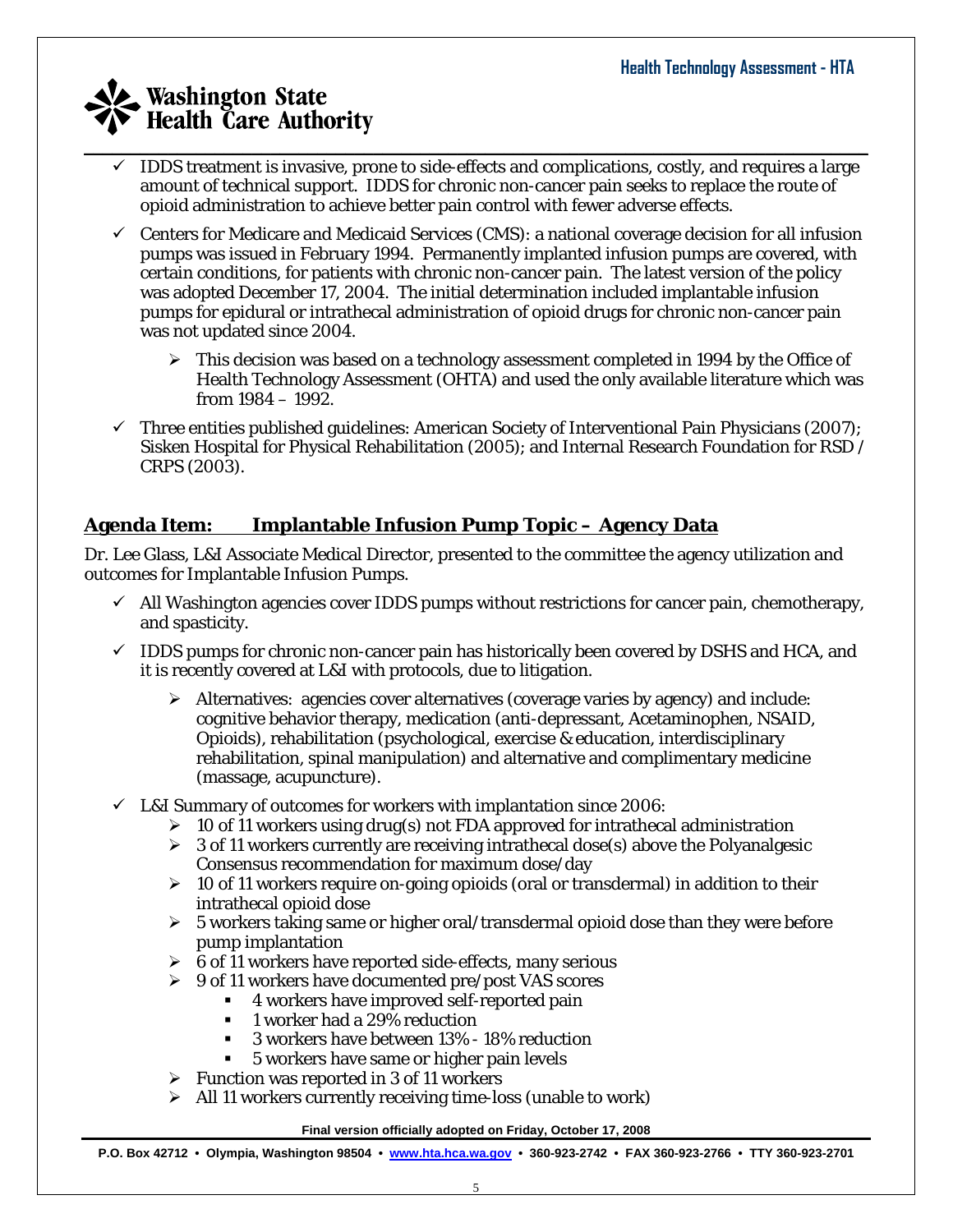- $\checkmark$  Safety Concerns: MAUDE data provided by the FDA in April 2007:
	- $\triangleright$  By event type (1996 April 2007):
		- $\blacksquare$  Death = 344
		- Serious Injury =  $3,817$
		- $\n **Malfunction** = 2,692\n$
		- $\bullet$  Other = 2.174
		- $Total = 9.026$
- ¾ By Outcome (1996 –April 2007):
	- $\blacksquare$  Hospitalization = 4.358
	- Required Intervention =  $2,665$
	- Serious Medical Events  $= 2.091$
	- $Death = 344$
	- $\blacksquare$  Life Threatening = 93
- ¾ MAUDE data is a voluntary reporting system and likely under-reports adverse events.
- ¾ Medtronic Educational Brief, Patient Mortality after Implant November 2006:
	- 9 patient deaths within 3 days of starting or re-starting IDDS opiod therapy. Approximately one person per 1,000 dies.
	- Five per 1,000 (0.49%) reported to develop inflammatory mass.

 $\_$  , and the set of the set of the set of the set of the set of the set of the set of the set of the set of the set of the set of the set of the set of the set of the set of the set of the set of the set of the set of th

- $\checkmark$  Efficacy Concerns: Consistent systematic reviews indicate weak evidence of pain reduction and insufficient evidence to address significant key health outcomes and safety issues.
- $\checkmark$  Utilization (2002 to 2008 all agency):

| <b>Service</b>                             | <b>Service Number</b> | <b>Total Cost</b> |
|--------------------------------------------|-----------------------|-------------------|
| Implantations (all diagnosis)              | 324                   | S 5.2 Million     |
| <b>Implantations, Removals, Screenings</b> | 145                   | S 1.8 Million     |
| Maintenance (analysis, refilling)          | 360                   | \$99,530          |
| Pharmacy (oral medications)                | 32                    | \$16,301          |

| <b>IDDS Procedure</b>           | <b>Patient</b><br><b>Count</b> – All<br><b>Agencies</b> | <b>Average</b><br><b>Cost Per</b><br><b>Patient</b> | <b>Cost Range</b>   |
|---------------------------------|---------------------------------------------------------|-----------------------------------------------------|---------------------|
| Implantation (all diagnosis)    | 324                                                     | \$12,769                                            | $$10,268 - $15,060$ |
| <b>Implantation (CNCP Only)</b> | 93                                                      | \$12,664                                            | $$10,268 - $15,060$ |
| * Screening Trials              | 37                                                      | \$12,118                                            | $$11,808 - $15,472$ |
| Removal                         | 15                                                      | \$11,898                                            | $$10,972 - $12,823$ |

### **Agenda Item: Public Comments**

- $\checkmark$  Scheduled Public Comments: A total of thirty-five minutes was provided for scheduled presentations from a manufacturer Panel (30 minutes) and an independent physician
- $\checkmark$  Medtronic has a panel present a thirty minute PowerPoint presentation. Presenters included: William Fehrenbach, Mike Baca, Mary Owens, David Caraway, Scott Guillemente. Dr. John Loeser was also scheduled to present (telephonically), he was invited to speak four times, but was not present at those times.
	- $\circ$  Context: Therapy is important for patients with no other options; Medtronic is committed to mitigating risks and ensuring patient safety and quality
	- o Extensive pre-market approval process, the FDA determined that the benefits outweigh the risks.
	- o Time limits ability of Medtronic to fully address all issues

**Final version officially adopted on Friday, October 17, 2008**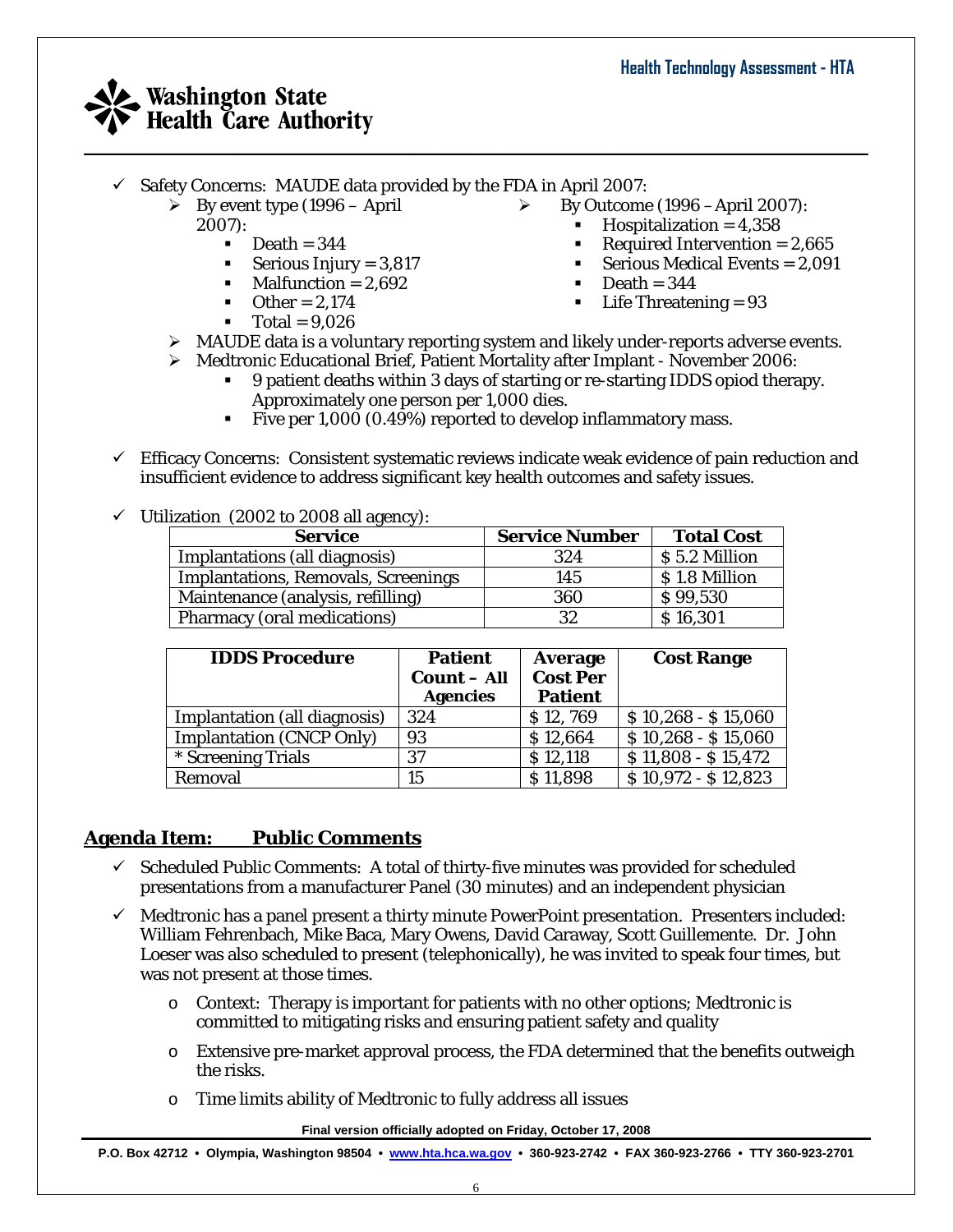- $\circ$  HTCC decision shall be consistent with the federal Medicare program and expert treatment guidelines; there is a positive Medicare coverage decision and therapy has overwhelming support by societies and patient organizations.
- o Advantages to intrathecal opioids, include: steady-state around the clock dosing; reduced side effects; may result in reduction in longitudinal costs; adjuvants; and compliance. Disadvantages included: more invasive; more difficult to discontinue therapy; acquisition costs; and if positioned as a salvage therapy for patients who have failed but remain on high dose systemic opioids outcomes are diminished.
	- L&I data shows 32 deaths between 1996 and 2002 from accidental overdose of prescription opioids or narcotics; statewide increase of 800 percent
- $\circ$  Medtronic is proactive in risk mitigation the nine patient deaths investigated. Infusion pumps operated normally, but operational factors such as insufficient patient monitoring, concomitant medications, and co-morbid factors were at issue. Agree with AMDG opioid dosing – amount needs to be monitored and should be within guidelines
- o Provided recommended approach was to perform and document history and psychological evaluation; document reasonable etiology; document failure of conservative therapy; psychological evaluation; create written goals of therapy; and consider discontinuation of systematic opioids prior to trial.
- o Noted ongoing improvements to systems to drive higher quality, reliability, and manufacturability to enhance effective and safe use. Recent example can be seen in SynchroMed II with redesigned motor, elimination of gear shaft issue, and improved catheter design.
- $\checkmark$  Dr. Stuart DuPen, Pain Management Physician, provided five minute public comments.
	- Dr. DuPen provided testimony regarding his experience working with Implantable Infusion Pumps. His clinical opinion was that he saw Implantable Infusion Pumps assist many patients throughout his clinical career.
- $\checkmark$  Open Public Comments: Two individuals provided comments during the open portion (limited to three minute comments) –
	- o Don Roller and Kathy Church. Implantable Infusion Pump patients whose travel was sponsored by Medtronic to attend.
	- $\circ$  Both individuals shared separately how Implantable Infusion pumps have significantly improved their pain and that they have a better quality of life and urged the committee to cover the devices.

### **Agenda Item: Evidence Review Presentation**

ECRI Institute presented an overview of their evidence report.

- $\checkmark$  Key Questions for Implantable Infusion Pumps were on efficacy, safety, and cost:
	- $\triangleright$  What is the evidence for efficacy and effectiveness of implantable infusion pumps?
	- $\triangleright$  What is the safety profile of implantable infusion pumps?
	- $\triangleright$  Is there any evidence of differential efficacy or safety issues amongst special populations?
	- **Final version officially adopted on Friday, October 17, 2008**   $\triangleright$  What are the cost implications and cost effectiveness for implantable infusion pumps?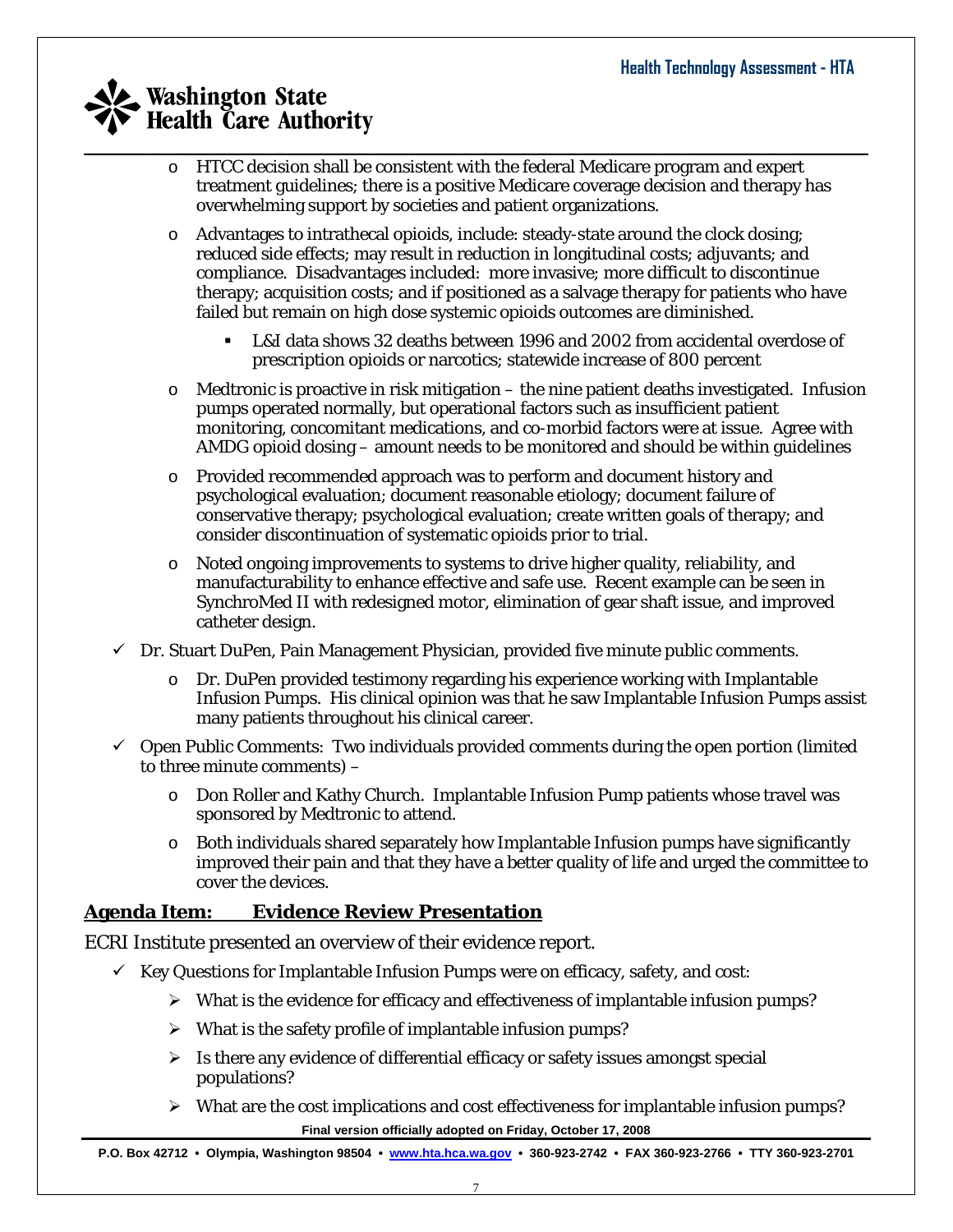- $\_$  , and the set of the set of the set of the set of the set of the set of the set of the set of the set of the set of the set of the set of the set of the set of the set of the set of the set of the set of the set of th 9 Evidence Base: 549 abstracts identified; 88 retrieved; 16 included. 13 case series, 4 cost analysis, one study that was both case series and cost analysis
	- $\triangleright$  All case series no control group means less certainty that effect is due to intervention; placebo response in pain patients is relatively small; history of pain pump candidates of stable unremitting pain despite exhaustive attempts at conservative therapy
	- $\triangleright$  413 total patients (range of 11 to 30 per study); overall low internal validity ratings
	- $\checkmark$  Effectiveness evidence
		- $\triangleright$  Pain relief:
			- Weak evidence indicating that implantable infusion pumps lead to clinically significant pain relief in patients with chronic non-cancer pain. No quantitative (numerical range) could be given.
				- 6 studies with 123 patients: 60% patients had at least 25% relief
				- 7 studies with 150 patients: 40% patients had at least 50% relief
			- Evidence sufficient for low stability quantitative conclusion on discontinuation of treatment due to insufficient pain relief: 8% discontinue.
				- 5 studies with 102 patients: 8% of patients discontinued due to insufficient pain relief
			- Use of IDDS and Medication changes: associated with decrease in use of other medication and treatment and increase in dosage of infused medication. No strength or stability of evidence rating because reasons not identifiable and differences in reporting.
				- 9 studies with 347 patients: all studies reported decrease in number of patients using other treatments and/or a decrease in the quantity of medications used.
				- No detail on studies showing increased dosage for infused
		- $\triangleright$  Quality of life improvement: Insufficient quantity of evidence to base conclusion.
		- $\triangleright$  Functional status: Insufficient quantity of evidence to base conclusion.
		- $\triangleright$  Change in employment: Inconsistent evidence.
	- $\checkmark$  Adverse Events:
		- $\triangleright$  From Case Series: Discontinuation from study due to adverse events low stability evidence that 8% of patients discontinued treatment due to adverse events and effects
			- Seven studies of 132 patients 9 patients discontinued
		- $\triangleright$  From Case Series: Most common opioid-related adverse events included gastrointestinal (constipation, nausea, dyspepsia); headache; fatigue / lethargy / somnolence; and urinary (retention, hesitancy, "disturbance"), no life threatening adverse events.
		- $\triangleright$  From Case Series: device related adverse events included malfunctions; malpositioning; and surgical and post-surgical complications.
			- Patients who required re-operations ranged from 9% to 42%

**Final version officially adopted on Friday, October 17, 2008**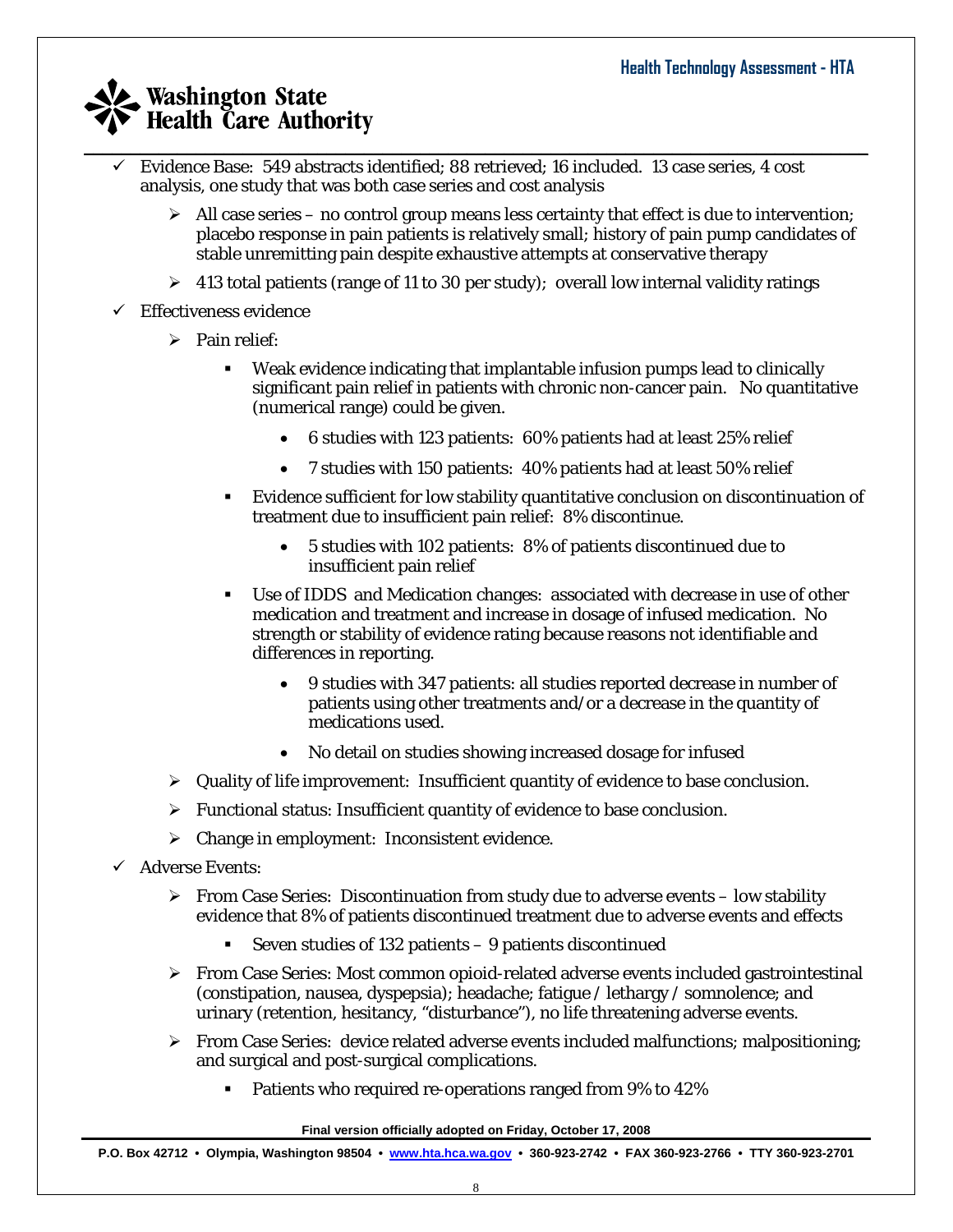- $\_$  , and the set of the set of the set of the set of the set of the set of the set of the set of the set of the set of the set of the set of the set of the set of the set of the set of the set of the set of the set of th ■ 3 studies reported 7 deaths
	- $\triangleright$  FDA Manufacturer and User Facility Device Experience (MAUDE) Database has limitations related to voluntary reporting (severity, duration, total number of pumps for denominator and rate information, ability to attribute definitively to pump)
		- Unfiltered search of implantable pump code: 9,082 reports.
			- 343 deaths, 3,817 serious injuries, 2,692 malfunctions, 2,174 other
		- ECRI Filtered search 975 reports. 53 deaths; Serious infections 128; Serious inflammatory masses – 83; serious respiratory difficulty 8; serious paralysis – 20 device related reoperation  $-405$ ; removal  $-211$ ; device related no requiring revision – 86; operator error – 35
	- $\triangleright$  Other Data: Early mortality report of 9 patient deaths between 12/2005 and 3/2006; endocrine effects (decreased libido, hypsgonadism; amenorrhea; impotentence); Granuloma – inflammatory mass estimated prevalence by manufacturer at .49%; catheter connection failure .015 to .22 incidence.
	- $\checkmark$  Special Populations: Due to an absence of evidence, no conclusions can be drawn.
	- $\checkmark$  Costs: Complex array of costs which include: screening; initial purchase; pump implantation; medication refills; consultations; complications; adjunctive medications; pump replacement or removal.
		- $\triangleright$  4 cost analysis reviewed inconclusive evidence mixed results and all had limitations
		- $\geq$  deLissovoy(1997) 5 year cost model: non-pump cost of \$83,000; and pump costs ranged from a best case of \$53,000, average of \$83,000, and worst case of \$125,000.
		- $\triangleright$  Kumar (2000) Canadian empirical studies of costs of 67 patients. Five year pump costs \$44,000; five year non-pump cost \$56,000
		- Eeden and Anders (2006) insurance claims data from 1,647 patients. Hypothetical non-pump costs. Non-pump total 30 year costs: 2.0 Million; Pump total 30 year cost method 1: 2.18 million or Method 2: 1.54 million

### **Agenda Item: HTCC Implantable Infusion Pump Discussion**

Brian Budenholzer, Committee Chair, led a discussion of the evidence related to the safety, efficacy, and cost effectiveness of Implantable Infusion Pumps beginning with identification of key factors and health outcomes, and then a discussion of what evidence existed on those factors.

#### **Key Factors and Health Outcomes Considered**

**Efficacy**: The committee identified multiple key health outcomes that were important for consideration in their overall decision on whether the technology was effective. Summary of committee consideration, discussion, comments

• Pain control - a primary studied outcome, important benefit to patient, substantial evidence that there is a pain control benefit for some patients, though evidence is weak due to low quality, patient population has few choices; pain is a subjective sensation so difficult to measure reliably, challenged assumption of little placebo affect in pain relief, unclear usefulness of VAS tool to measure pain where other tools may be more reliable and accurate, 143 patients in small case

**Final version officially adopted on Friday, October 17, 2008**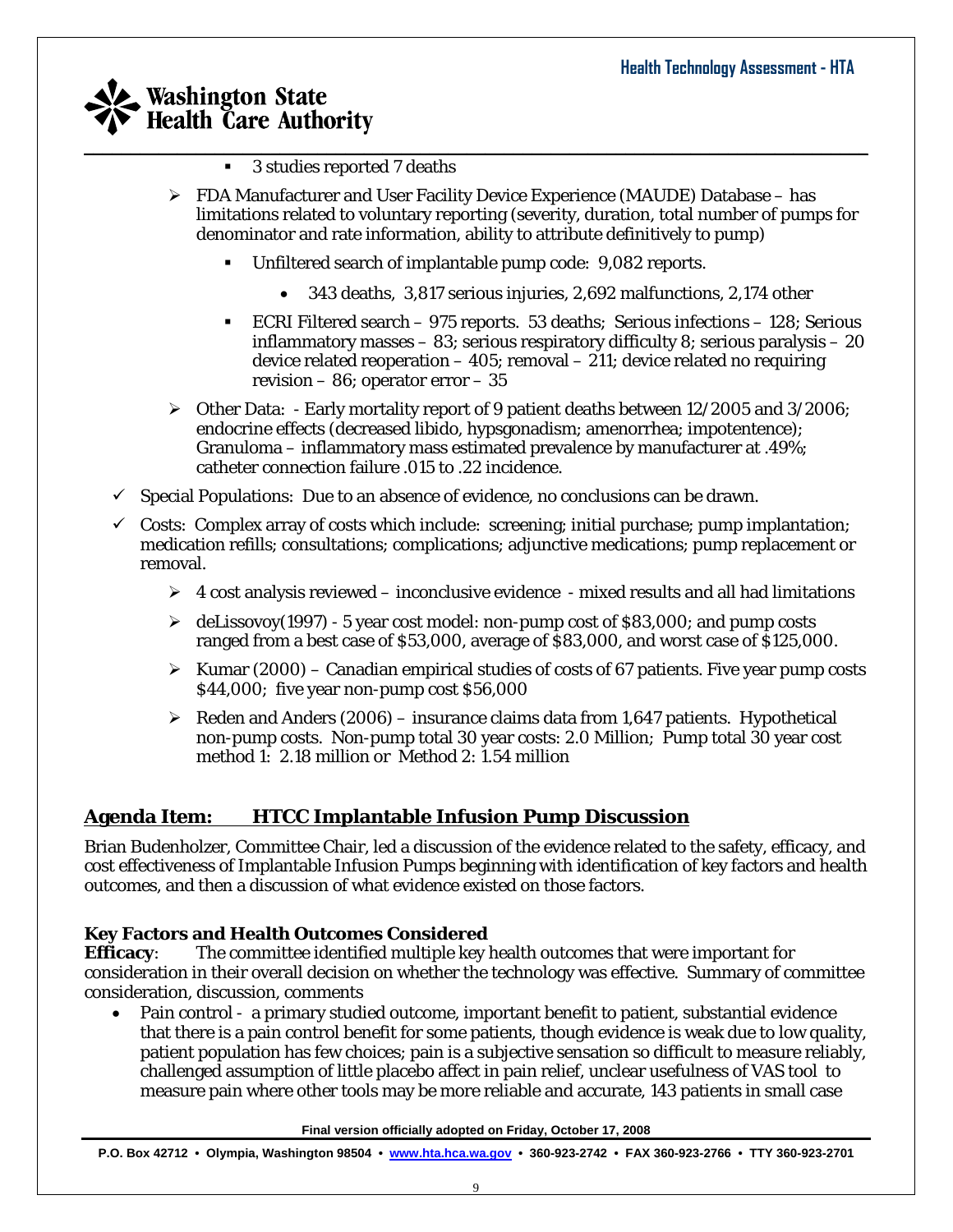series is a small evidence base, information doesn't identify how to select patients, benefits are spotty where some patients get stellar results and others get none, benefit durability.

• Functional Status - an important outcome to the committee, but only one study reported information and study low quality

 $\_$  , and the set of the set of the set of the set of the set of the set of the set of the set of the set of the set of the set of the set of the set of the set of the set of the set of the set of the set of the set of th

- Employment Status information from four case series low quality and results; local L&I data no patient returned to work.
- Quality of life while important outcome, studies did not report or very little data available
- Operator Use discussion centered on several items related to the difference between the device itself and its "in practice" use. Primarily, discussion focused on who selects patients and performs the intervention, and whether restrictions, specialized training or other requirements were involved. Manufacturer does provide training; most are performed in hospital or facility and they have accreditation standards; only a small number of experienced practitioners used on L&I's patients, and the 3 removals were a patient and provider joint decision. Best available information from case series – presume highly trained and highly selected patients still had 8% removal; 8% discontinuation; and 9% to 42% reoperation rate. Ultimately committee did not use as key factor.
- Dosage / addiction issues issues related to dose escalation of injected medication; adjuvant therapy; reduction of other pain medicine and treatments; patients receiving oral medication have addiction and overdose risks. Ultimately committee did not use as key factor

**Safety**: The committee discussed multiple outcomes related to safety, but ultimately addressed safety as a whole, rather than by individual outcomes.

- A primary theme discussed is that the data on safety indicates that there are definite risks on safety, though unclear how often events occur, so can't be sure that this is a safe procedure
- Agencies identified a 1 per 1000 death rate from a Medtronic document, but not validated
- 9 deaths in 2006 was concerning whether operator error or device, the coverage is for both
- Case series represents somewhat of a best case scenario and adverse events reported included 8% discontinuation due to adverse events; 8% discontinuation due to no pain relief; 9 to 42% reoperation rate.
- Unclear whether discontinuation should be treated as an adverse or safety event, if not working, it is appropriate and positively viewed that it is removed (efficacy issue).
- Safety data represents a substantial risk to patients and procedure is performed where there is a serious, though not life threatening underlying condition
- No data presented on whether there are differences with other pump implantation uses (e.g. cancer)
- Maude Data voluntarily reported since 1996 –total number of adverse events was over 9000 and ECRI filtered to about 900 based on their desire not to include other pump usage like insulin; categories of adverse events (deaths, serious injuries, malfunctions, other) not broken out
- Medical treatment has risks as well personal experience with patients is addiction to drugs, overdose, depression common in these and so inconclusive about whether this infusion intervention will have more safety issue

**Cost**: The committee discussed cost and cost-effectiveness as a whole. This topic generated the least discussion because of the primary safety and effectiveness issues.

• General comments that costs appeared to be about equivalent or inconclusive cost-effectiveness (premature) because effectiveness not yet established

**Final version officially adopted on Friday, October 17, 2008**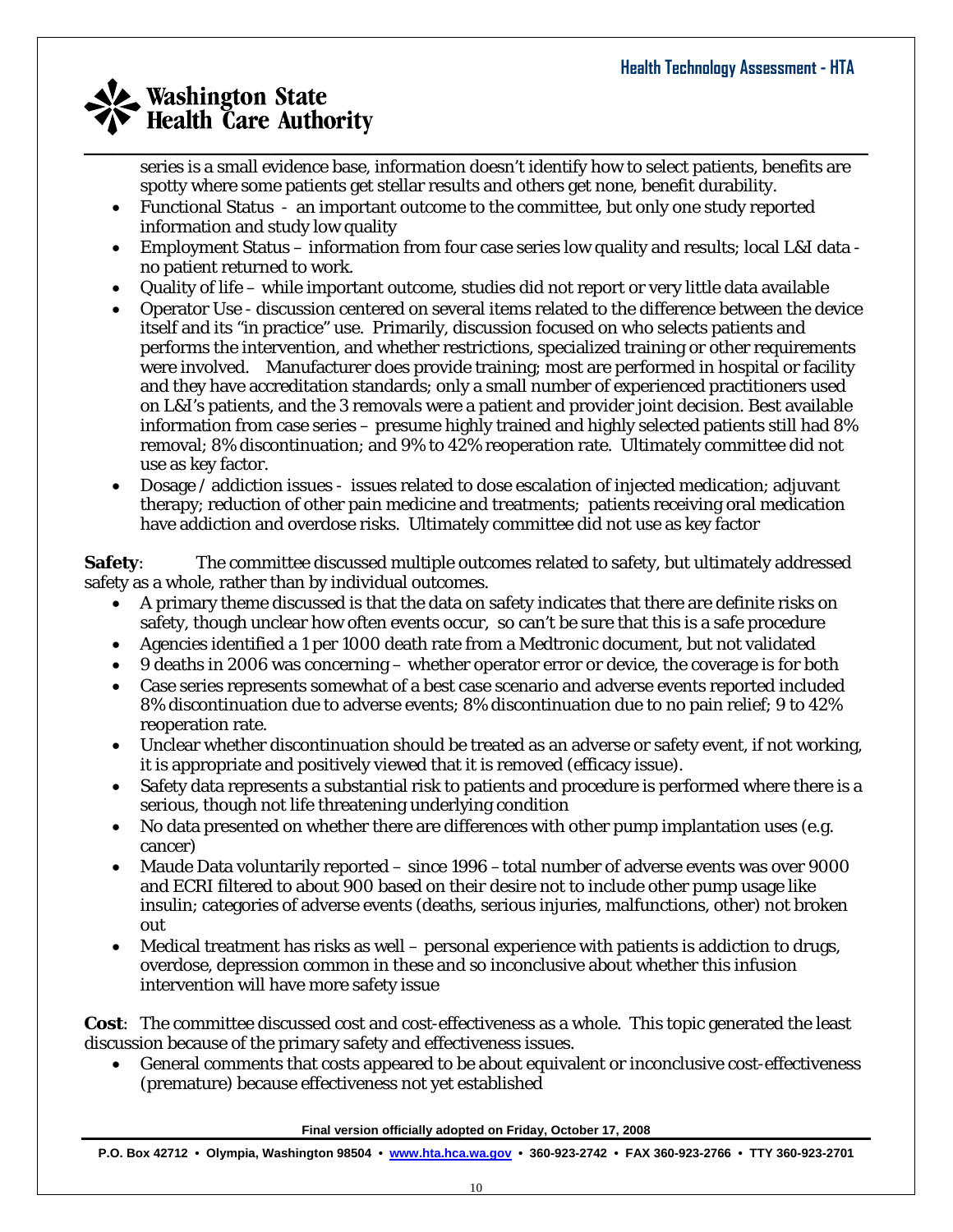- $\_$  , and the set of the set of the set of the set of the set of the set of the set of the set of the set of the set of the set of the set of the set of the set of the set of the set of the set of the set of the set of th • There are a number of costs related to the pump including: screening; initial purchase; pump implantation; medication refills; consultations; complications; adjunctive medications; pump replacement or removal.
	- 4 cost analysis were included and rated as inconclusive. Committee discussed briefly deLissovoy (1997) a five year cost model that showed: non-pump cost of \$83,000; and pump costs ranging from a best case of \$53,000, average of \$83,000, and worst case of \$125,000. For the Reden and Anders analysis, questions were raised about the appropriateness of the cost basis used for non-pump costs – (\$4k/month) may not be representative.

### **Medicare Decision and Expert guidelines**

Committee reviewed and discussed the Medicare coverage decision and expert guidelines as identified and reported in the technology assessment report. Medicare has a National Coverage Decision that covers IDDS with conditions; one guideline suggests evidence is strong for short term pain relief and moderate for long term pain relief; a second guideline indicates IDDS did not meet criteria to recommend treatment; a third notes that morphine pumps have not been shown to be clinically superior.

### **Additional Item: HTCC Executive Session**

Chair, Dr. Brian Budenholzer, after advice from the Assistant Attorney General called a break in the public meeting portion and requested the committee members remain present for an executive session. The Assistant Attorney General; all present committee members; the HTA Director and the HCA Assistant Administrator participated in an executive session for the Assistant Attorney General to advice on the statute and regulations governing committee decisions and the potential for litigation.

At the appointed time, the executive session was closed. The Chair called for a short break and then resumed the public meeting.

### **Agenda Item: HTCC Implantable Infusion Pump Vote**

The clinical committee utilized their decision tool to first gauge committee judgment on the status of the evidence in the three primary areas of safety, efficacy, and cost.

Implantable Infusion Pump Evidence Votes:

**Is there sufficient evidence under some or all situations that the technology is:** 

|                       | <b>Inconclusive</b><br>(no | Equivalent<br>(yes) | Less<br>(yes) | <b>More</b><br>(yes) |
|-----------------------|----------------------------|---------------------|---------------|----------------------|
| <b>Effective</b>      |                            |                     |               |                      |
| <b>Safe</b>           |                            |                     |               |                      |
| <b>Cost-effective</b> |                            |                     |               |                      |

**Committee Discussion related to ad hoc group**. Committee discussed whether an ad hoc group was needed to provide more information to the committee:

**Final version officially adopted on Friday, October 17, 2008**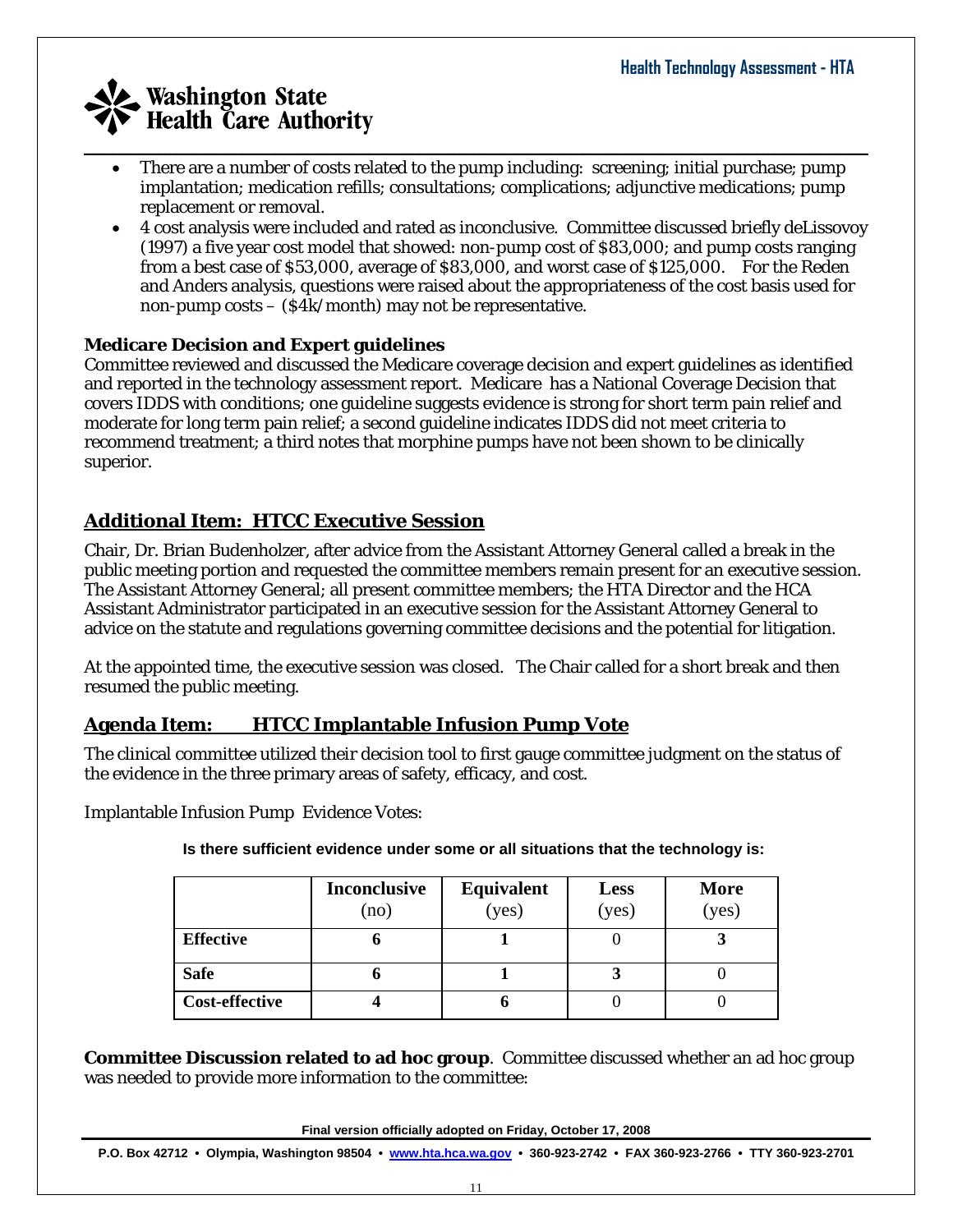- $\_$  , and the set of the set of the set of the set of the set of the set of the set of the set of the set of the set of the set of the set of the set of the set of the set of the set of the set of the set of the set of th • Review of literature is well done; information is present to make decision; there is nothing out there that would likely change view
	- Ad hoc committee would provide more opinion, but committee has good idea of what information is available and what the evidence is
	- We have all the information before us, we just need to make a decision

### **HTCC Implantable Infusion Pump Coverage Decision**

The HTCC reviewed and considered a comprehensive 2008 HTA Evidence Report on IDDS for chronic, non cancer pain that identified 549 potential articles and included and analyzed the relevant and highest quality studies: 13 case series, 4 cost analysis, and 1 combined case series and cost analysis. The committee also reviewed information provided by the Administrator, state agencies, and public members; and heard comments from the evidence reviewer, HTA program, agency medical director, a device manufacturer panel, and several public members.

Committee members focused on the question about whether this device, which presents a different (and maybe better) way of administering drugs, but is an invasive way of treating a non-life threatening condition that often involves multiple invasive procedures. There was a focus on an overall or net health benefit question weighing generally agreed weak evidence of pain improvement versus the lack of evidence on other key health outcomes, and the data showing significant safety events. Representative summary comments included:

- Substantial amount of evidence on pain control, though weak, available to guide committee; patient population do not have a lot of options but it would not too hard to design a trial that would give us better than weak evidence;
- appears that there is a modest pain benefit from procedure
- Safety data represents a substantial risk to patients and procedure is performed where there is not a life threatening underlying condition
- Concerned about safety evidence raised unanswered questions that were not present previously; weak evidence of efficacy of patient pain relief in a proportion of patients
- Possible benefit but should be tightly controlled to best identify those who could benefit
- Quality of evidence is not robust, but there is a lot. Case series issues: eight of sixteen studies funded by industry, and even with that, evidence is not overwhelming that is extremely effective and there are safety concerns raised by what is a best case scenario, combined with safety issues raised by local data
- Risk is greater than benefit
- Evidence doesn't tell how to select patients, benefits are spotty where some patients get stellar results and others get none
- Medical treatment has risks as well personal experience with these patients is addiction to drugs, overdose, depression common in these and so inconclusive about whether this intervention will have more safety issue
- Pain is a subjective sensation and sole focus of looking at pain relief, there is some evidence that it is useful; issue remains about global pain control
- Have most up to date evidence that exists, and safety data,
- All evidence equals methodologically flawed case series which is not sufficient to base decisions about care on and that do not have - there isn't trial data necessary to be confident
- Data on safety indicates that there are definite risks on safety, though unclear how often risks occur so can't be sure that this is a safe procedure
- Cost effectiveness not a large factor  $-$  appears to be fairly equal

#### **Final version officially adopted on Friday, October 17, 2008**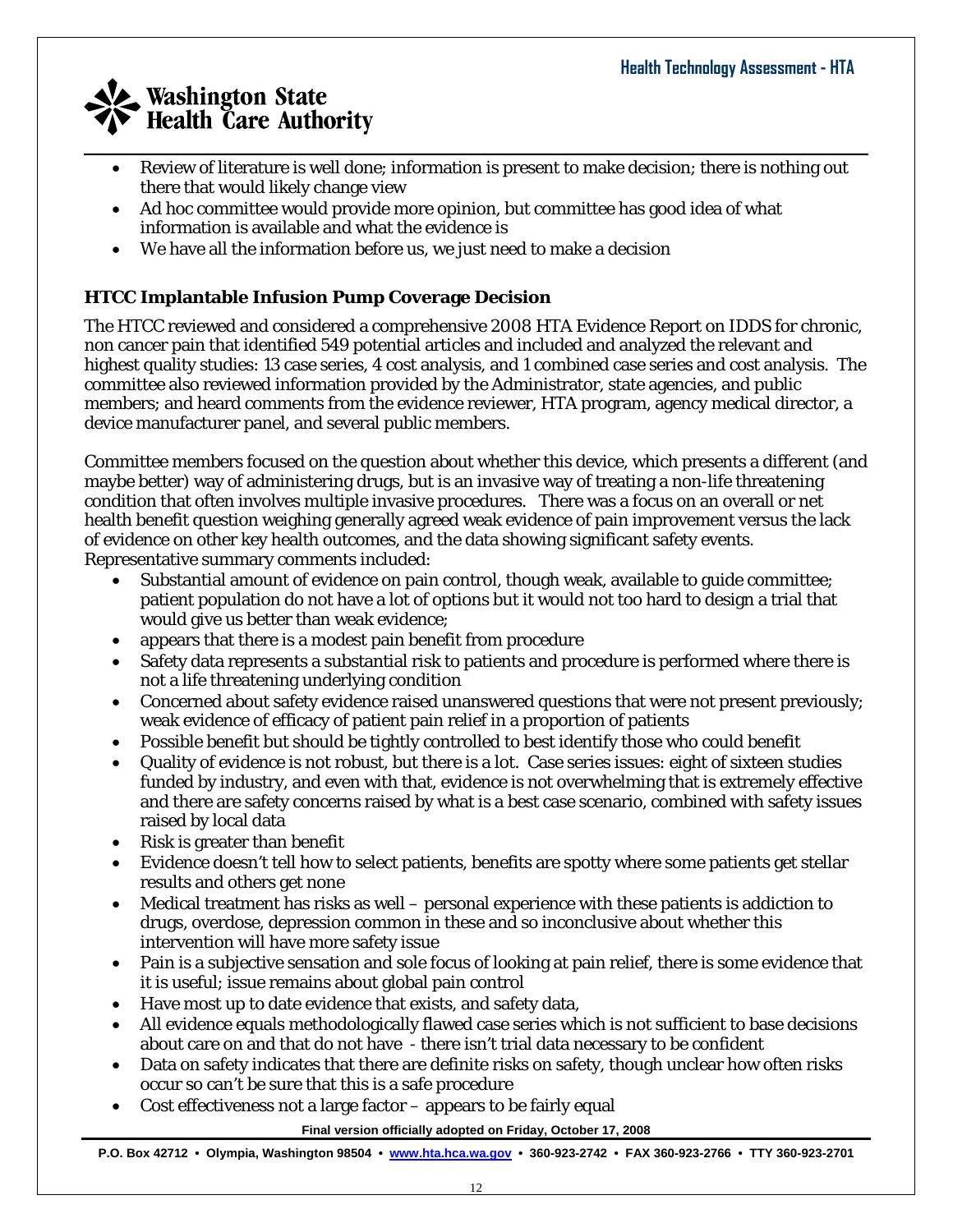- Evidence is based on small case series of only a 143 patients related to pain relief, and is a small number; case series can be hypothesis raising; general rule that case series tends to overstate benefit and understate risks;
- Question about whether the device is a great device, but not used well (could be operator error); moved by patients that commented that had good results and mindful of patients no longer with us that couldn't make comments
- Need better information this is a different way of administering drugs case series may demonstrate that this may be a better way to administer drugs, but data does not show that

Based on the evidence provided and the information and comments presented, the committee moved to a vote on coverage.

| <b>HTCC COMMITTEE COVERAGE DETERMINATION</b>                                                                                     |  |  |  |  |
|----------------------------------------------------------------------------------------------------------------------------------|--|--|--|--|
| <b>Covered</b><br><b>Not</b><br><b>Covered</b><br><b>Under Certain</b><br><b>Unconditionally</b><br><b>Conditions</b><br>covered |  |  |  |  |
| <b>Implantable Infusion Pump</b>                                                                                                 |  |  |  |  |

#### **Committee Discussion related to Expert Treatment Guidelines and Medicare Decision**

Decision is consistent with two of three expert guidelines, and not consistent with Medicare's decision to cover conditionally.

- Medicare coverage decision was in 1994, no overwhelming efficacy evidence developed since then, and the Maude (safety) data was not available at all
- Approach of clinical decision making has changed substantially since 1994 and 2004 with focus need for strong clinical evidence is a new approach that these decisions did not account for
- Majority of the committee did not feel that evidence presented shows that the technology is equivalent or more effective
- Majority of committee did not feel evidence presented show the technology is safer;
- Majority of committee did not feel evidence presented showed that the technology is costeffective
- Committee decision is based on all evidence, including the vendor, public, agency medical directors and report while it is unclear what information Medicare decision relied on.
- $\triangleright$  Outcome: The committee chair directed HTA staff to prepare a Findings and Decision document on Implantable Infusion Pumps reflective of the majority vote for final approval at the next pubic meeting.

### **Agenda Item: Knee Arthroscopy Topic Review**

Dr. Dave Flum, HTA Clinical Consultant, introduced the Knee Arthroscopy topic overview.

### **Knee Arthroscopy**

**Final version officially adopted on Friday, October 17, 2008**   $\checkmark$  Osteoarthritis (OA) is a non-inflammatory degenerative joint disease that is often characterized by pain and swelling that frequently requires medical and / or surgical intervention. Knee Osteoarthritis causes thinning and softening of the cartilage in the knee that absorbs shock and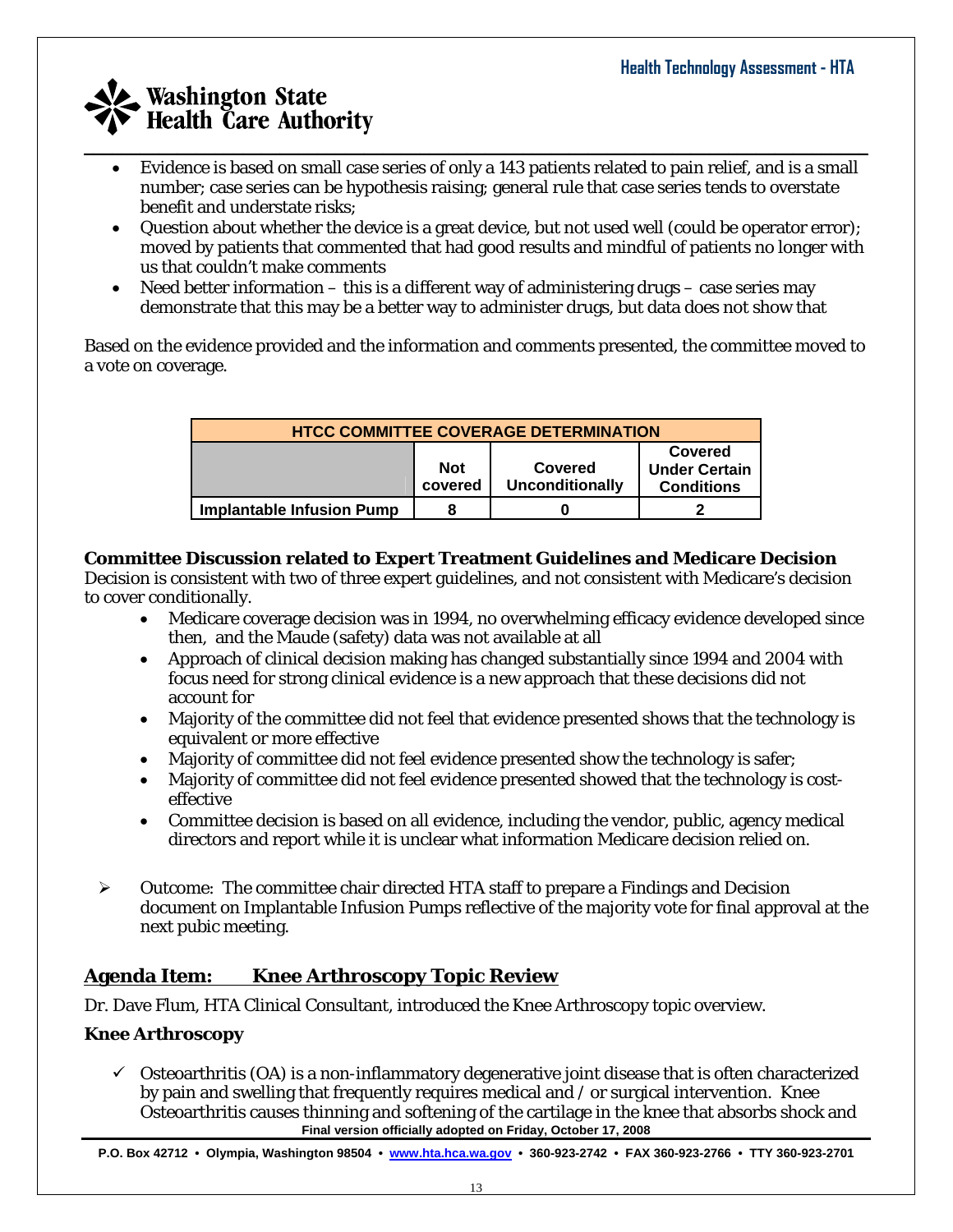allows joint surfaces to glide over one another. Osteoarthritis affects more than 20 million people and is the most common joint disease in the United States. Medical treatment goal for Osteoarthritis is not curative; it is designed to alleviate symptoms, primarily pain and swelling.

 $\checkmark$  Lavage and debridement are arthroscopic surgical procedures intended to repair or restore cartilage in the knee.

 $\_$  , and the set of the set of the set of the set of the set of the set of the set of the set of the set of the set of the set of the set of the set of the set of the set of the set of the set of the set of the set of th

- o Lavage aspirates intra-articular fluid and washes out the joint
- o Debridement involves removal of cartilage or meniscal fragments by variable methods including cartilage abrasion, excision of osteophytes and synovectomy.
- o Procedures often are performed together and intended as an attempt to delay total knee replacement.
- $\checkmark$  Benefits are thought to include the reduction of pain in patients with osteoarthritis. Although the harms are thought to be minimal, important clinical questions about the effectiveness of knee arthroscopy for osteoarthritis are present and nationally there is wide variation in its use for this and other conditions.
- $\checkmark$  National Medicare Coverage: The clinical effectiveness of arthroscopic lavage and arthroscopic debridement for the severe osteoarthritic knee has not been verified by scientifically controlled studies (2004). Following are not covered:
	- o Arthroscopic lavage used alone for the osteoarthritic knee;
	- $\circ$  Arthroscopic debridement for osteoarthritic patients presenting with knee pain only; or,
	- o Arthroscopic debridement and lavage with our without debridement for patients presenting with severe osteoarthritis.
- $\checkmark$  Specialty Organization Guidelines: Osteoarthritis Research Society International OARSI (2008). "*the roles of joint lavage and arthroscopic debridement in knee OA are controversial. Although some studies demonstrated short term symptom relief, others suggest that improvement in symptoms could be attributable to a placebo affect*."
- $\checkmark$  Safety concerns: Complications appear to be relatively low and non-fatal.
	- $\circ$  Compared with non-invasive medical management, surgical risks, infection, damage or injury based on improper portal placement; and
	- o Failed surgery results into additional surgeries (occur more frequently).
- $\checkmark$  Effectiveness concerns: This is the primary issue of concern whether the surgery (lavage or debridement) is effective at improving function or relieving pain.
	- o Randomized trial showed no benefit for Osteoarthritis; yet, may be under reported due to coding issues;
	- o Overall procedure utilization continues to rise and not accompanied by prior radiological findings of damage (e.g., Meniscus repair).
- $\checkmark$  Cost concerns: Knee Arthroscopy is in the top ten procedures, by cost, that are paid for by the Washington State agencies. For the Department of Social and Health Sciences, orthopedic surgeries are number four and include knee arthroscopy.
	- o Surgical alternative are more expensive than medical management.

**Final version officially adopted on Friday, October 17, 2008**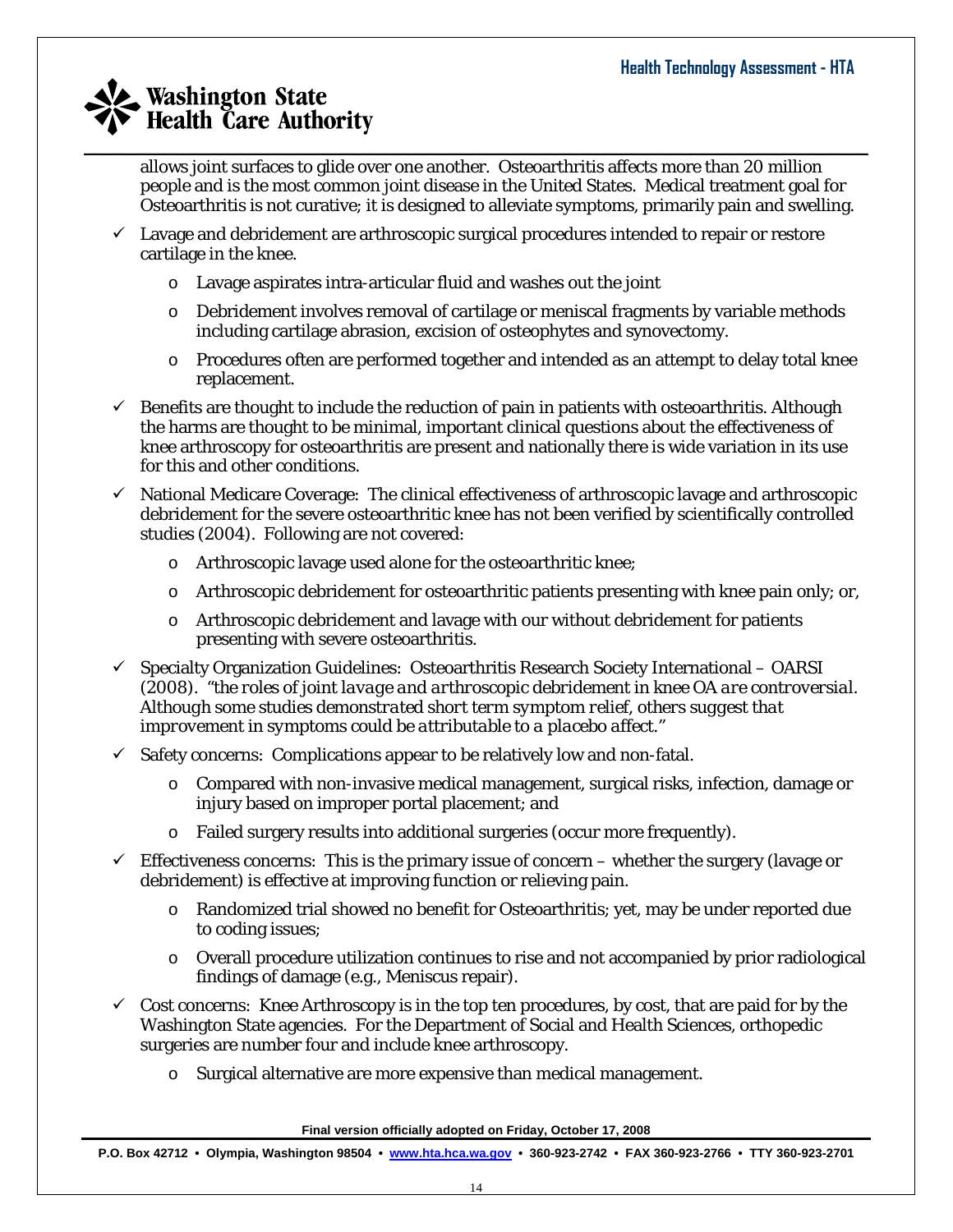#### **Agenda Item: Knee Arthroscopy Agency Data**

Dr. Nancy Fisher, HCA Medical Director, presented to the committee the agency utilization and outcomes for Knee Arthroscopy.

- $\checkmark$  Coverage Policy: All Washington agencies cover knee arthroscopy for all diagnosis.
- $\checkmark$  Evidence Review Scope: The agencies are requesting a review for knee arthroscopy for the patients with osteoarthritis only.

 $\_$  , and the set of the set of the set of the set of the set of the set of the set of the set of the set of the set of the set of the set of the set of the set of the set of the set of the set of the set of the set of th

 $\checkmark$  Participating Washington State agencies population for which diagnosis and management for knee related osteoarthritis is 18,305 clients / beneficiaries.

| <b>State Agencies</b>       | <b>Population</b> | <b>Patients with OA Claims</b> |
|-----------------------------|-------------------|--------------------------------|
| <b>Uniform Medical Plan</b> | 173,000           | 8,245                          |
| <b>Labor and Industries</b> | 150,000           | 212                            |
| Medicaid                    | 450,000           | 11,337                         |
| <b>Total</b>                | 773,000 *         | 19,794                         |

 $\checkmark$  Washington Agencies Population and OA Claims (SFV 2006):

\* Population figures fluctuate and agency direct purchasing totals are at least this level.

- $\checkmark$  Coverage Alternatives (coverage varies by agency) includes:
	- o Medications (Acetaminophen, NSAID, etc)
	- o Rehabilitation
		- Physical Therapy
		- **Psychological**
		- **Exercise & education**
		- **Interdisciplinary Rehabilitation**
	- o Alternative and complimentary medicine (massage, accumpuncture)
	- o Surgical: Total knee replacement
- $\checkmark$  Agency Utilization for Osteoarthritis Services:

| <b>Agency</b> | <b>SFY 2005</b> |              | <b>SFY 2006</b> |              |
|---------------|-----------------|--------------|-----------------|--------------|
|               | <b>Patients</b> | Cost         | <b>Patients</b> | Cost         |
| <b>HCA</b>    | 6,637           | \$3,198,413  | 7,421           | \$3,766,993  |
| L&I           | 102             | \$343,389    | 87              | \$300,989    |
| <b>DSHS</b>   | 10,258          | \$2,461,920  | 10,797          | \$2,591,280  |
| Pharmacy      |                 | \$18,201,852 |                 | \$19,139,000 |
| (L&I/HCA)     |                 |              |                 |              |
| <b>Totals</b> | 16,997          | \$24,205,574 | 18,305          | \$25,798,262 |

 $\checkmark$  Knee Arthroscopy for Osteoarthritis of the Knee:

| Year                   | <b>Procedure</b>   | <b>Diagnosis</b> | <b>Members</b> | Paid         |
|------------------------|--------------------|------------------|----------------|--------------|
| 2005                   | Lavage             | All              | 251            | \$406,445    |
| 2005                   | Debridement        | All              | 4,159          | \$12,030,744 |
| 2005 Arthroscopy Total |                    | 4,410            | \$12,437,189   |              |
| 2006                   | Lavage             | All              | 252            | \$446,440    |
| 2006                   | <b>Debridement</b> | All              | 4,472          | \$13,727,466 |

**Final version officially adopted on Friday, October 17, 2008**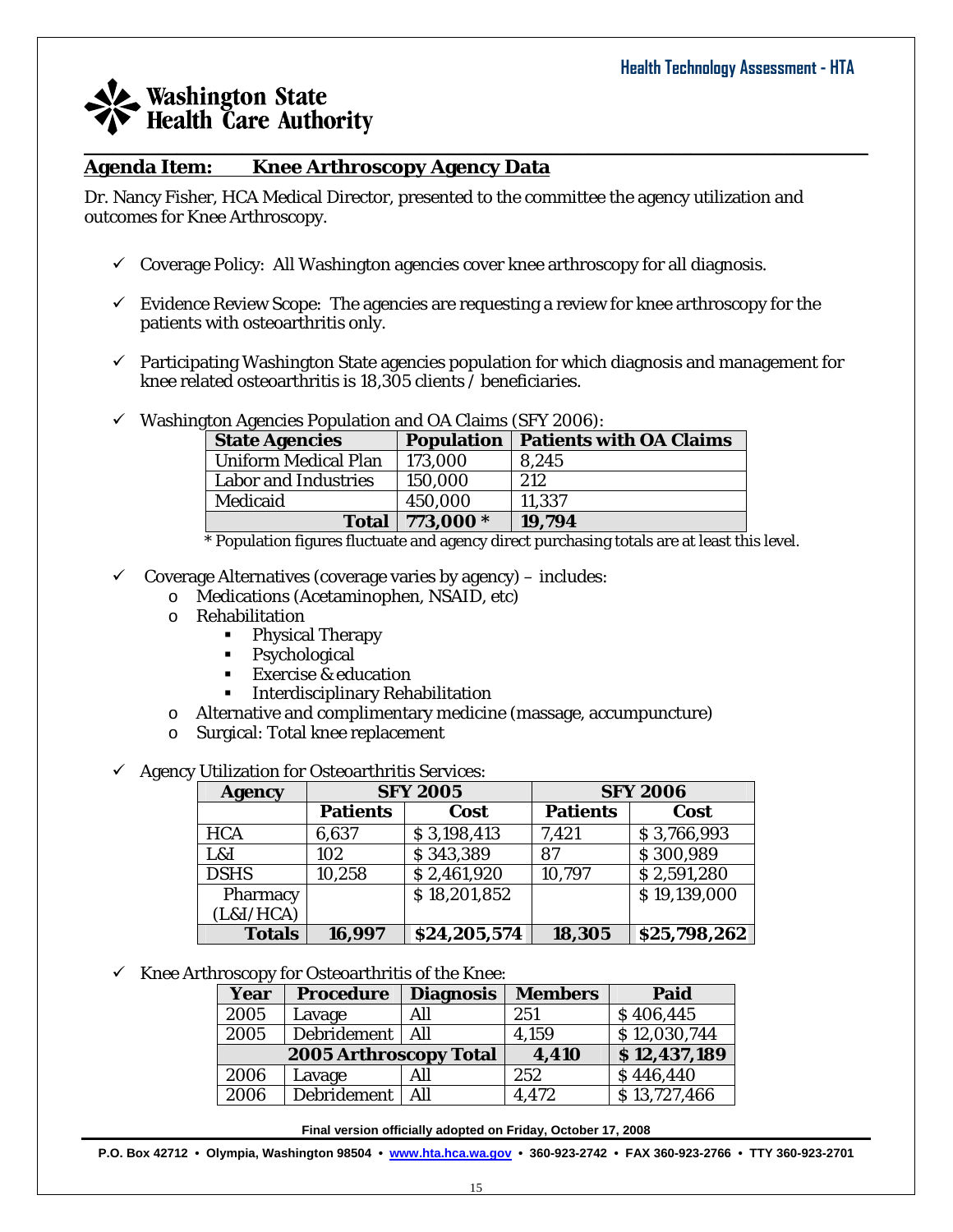**2006 Arthroscopy Total | 4,724 | \$14,173,906 |** 

 $\_$  , and the set of the set of the set of the set of the set of the set of the set of the set of the set of the set of the set of the set of the set of the set of the set of the set of the set of the set of the set of th

- $\checkmark$  State Agencies Summary View is consistent with systematic reviews, which indicate:
	- $\triangleright$  No evidence of benefit for treatment of Osteoarthritis:
	- $\triangleright$  Insufficient evidence to address significant issues:
		- Important and more objectively measured health outcomes; Additive treatment; Long term ramifications
	- $\triangleright$  Significant cost impact due to high utilization
		- Agencies can reduce utilization in sub-populations where evidence demonstrates no efficacy; Other utilization more targeted to population that will benefit
	- $\triangleright$  Patient selection doesn't currently require radiographic evidence to establish medical necessity.

### **Agenda Item: Technology Assessment Presentation**

Dr. Dave Flum, HTA Clinical Consultant, presented for Oregon Health & Science University (OHSU) and the Delfini Group due to their absence a summary of the technology assessment report.

- $\checkmark$  Osteoarthritis is a common condition affecting approximately 27 million people. Osteoarthritis is commonly diagnosed in combination of symptoms, physical findings and radiographic findings.
- $\checkmark$  Medical management includes drug therapy, physical therapy or occupational therapy, heat and cold application, surgical intervention, and weight loss.
- $\checkmark$  Lavage and debridement are arthroscopic surgical procedures:
	- $\triangleright$  Lavage aspirates intra-articular fluid and washes out the joint;
	- $\triangleright$  Debridement involves removal of cartilage or meniscal fragments; may variably include cartilage abrasion, excision of osteophytes and synovectomy.
- $\checkmark$  Systematic Review Scope: 2007 AHRQ published systematic review of several treatments for Osteoarthritis of the knee, including Knee Arthroscopy.
	- $\triangleright$  Key Questions for patients with osteoarthritis:
		- What is the evidence that arthroscopic lavage reduces pain and improves function?
		- What is the evidence that arthroscopic debridement reduces pain and improves pain and improves function?
		- What is the evidence that either debridement or lavage reduces pain and improves function for any sub-population of patients with Osteoarthritis?
		- What is the evidence regarding adverse events from arthroscopic debridement and lavage?
	- $\triangleright$  HTA Program Key Question:

**Final version officially adopted on Friday, October 17, 2008**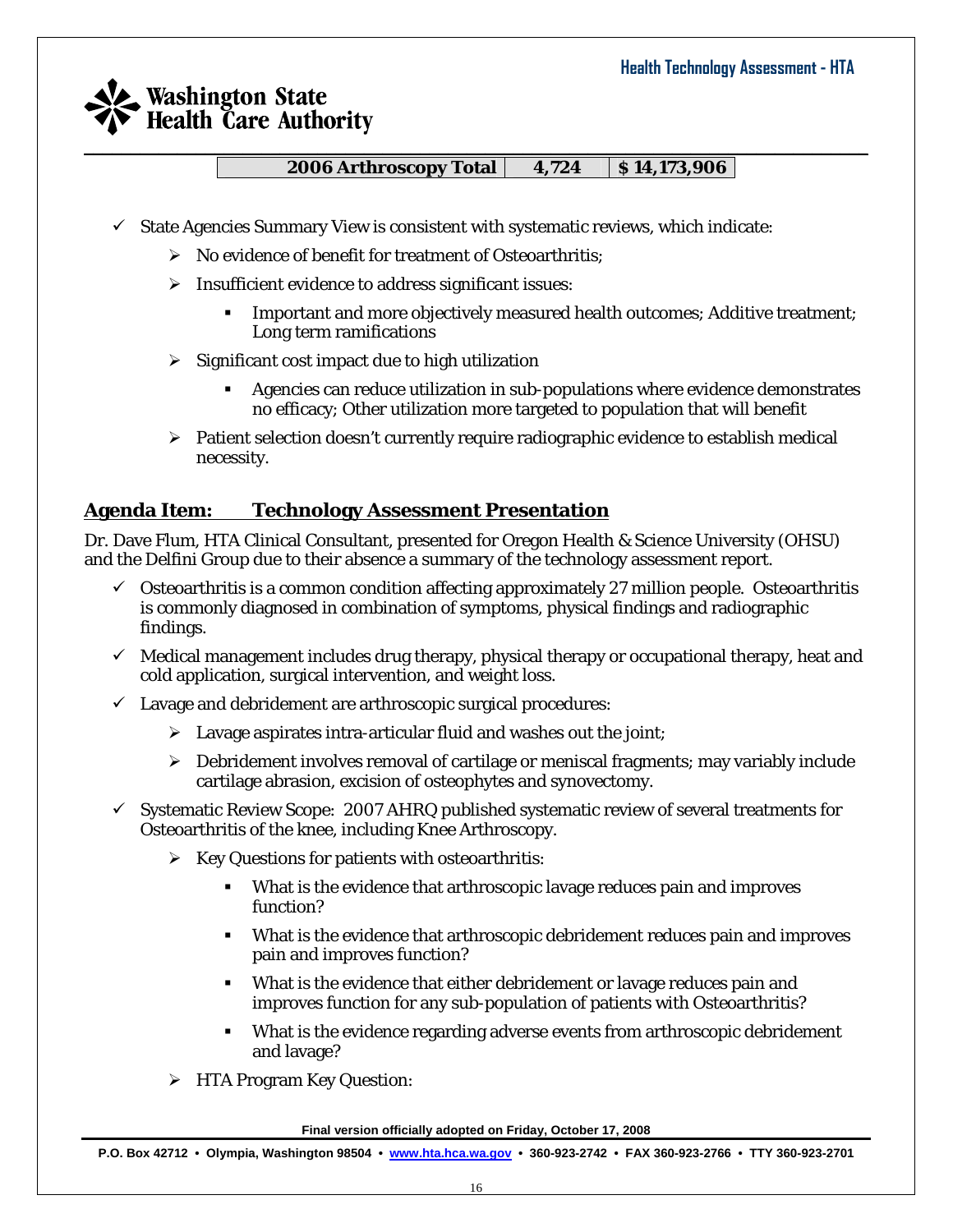- $\_$  , and the set of the set of the set of the set of the set of the set of the set of the set of the set of the set of the set of the set of the set of the set of the set of the set of the set of the set of the set of th What is the evidence regarding cost or cost-effectiveness of arthroscopic lavage or debridement?
	- 9 Search Approach: Critical Appraisal of the systematic review published by AHRQ conducted by Blue Cross and Blue Shield Technology Evaluation Center (Samson, 2007).
		- $\triangleright$  Update: Literature search for additional systematic reviews and trials on safety and efficacy of arthroscopic debridement and lavage for knee osteoarthritis published after search date. Literature search for cost effectiveness analysis and review and summary of cost policies and treatment guidelines.
		- $\triangleright$  Search Results:
			- Efficacy: 31 articles retrieved for potential inclusion
			- Safety: 9 articles retrieved for potential inclusion
			- Cost analysis: 0 articles
		- ¾ Evidence Base included for Critical Appraisal:
			- AHRQ Publication (Samson 2007)
			- Cochrane Review (Laupattarakasem 2008)
			- Osteoarthritis Research Society International Recommendations (Zhang 2008)
	- $\checkmark$  Efficacy: AHRQ Publication Findings OHSU agrees with the authors of the AHRQ publication's efficacy conclusions that the evidence is insufficient to conclude that arthroscopy and lavage or debridement for treatment of osteoarthritis of the knee results in pain reduction or improved function for patients. This includes any subgroups of patients.
		- ¾ *Review and Update Findings:* Neither arthroscopic lavage nor debridement have been found to be superior to sham arthroscopy in well-designed and conducted randomized controlled trials (RCTs).
		- $\geq$  Only one study (Moseley 2002) could be used as the foundation for our efficacy conclusion. The authors of this RCT evaluated the confidence intervals for the Knee-Specific-Pain Score (KSPS) at two years along with other measures of pain and function and determined that they did not include a clinically meaningful difference between either the debridement group and placebo or the lavage group and placebo group.
		- $\triangleright$  This study provides possibly useful evidence that neither arthroscopic lavage nor debridement is more effective than a placebo (sham) procedure for treatment of knee OA.
	- $\checkmark$  Safety: AHRQ Publication Findings -- The AHRQ publication reported extensive safety data from observational studies (see below). As mentioned in the AHRQ publication, confidence in the accuracy of adverse events data is extremely low when it is derived from observational studies. Observational data; however, provide useful indicators that should raise end users' awareness about safety concerns
		- ¾ *Review and Update Findings:* OHSU found only Grade U study (uncertain efficacy and usefulness) information on adverse effects from RCTs evaluating arthroscopy with lavage and debridement for knee OA primarily because the trials focused on efficacy and did not formally measure safety events. RCT and observational data of uncertain validity and usefulness (Grade U); however, provide some indications about safety that should raise

**Final version officially adopted on Friday, October 17, 2008**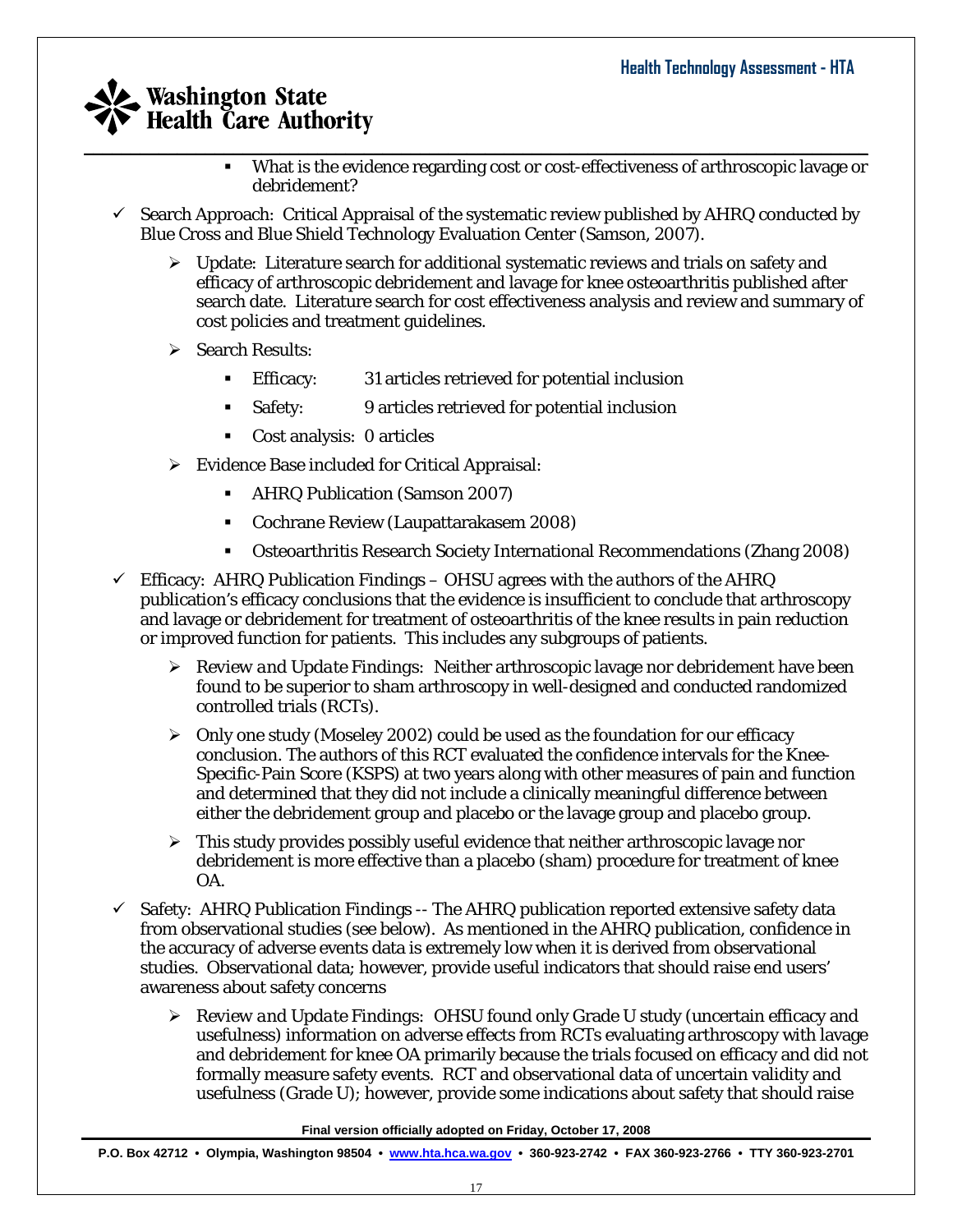end users' awareness about potential harms. (Anesthesia risk information is not included in assessment below).

- $\checkmark$  Cost: AHRQ Publication Findings -- The AHRQ publication did not address the issue of cost or cost-effectiveness.
	- ¾ *Review and Update Findings:* OHSU found only Grade U study (uncertain efficacy and usefulness) information on cost and cost-effectiveness. As noted below, this is likely because effectiveness has not yet been demonstrated.
	- $\triangleright$  No useful economic modeling information was found in our MEDLINE searches.
	- ¾ An economic model was provided by The Medical Advisory Secretariat Ministry of Health and Long-Term Care, Toronto. The authors were unable to conduct a full economic analysis because effectiveness was not demonstrated in the literature. They state that based on the Moseley (2002) trial, cost effectiveness is likely to be unfavorable. However, they provide an outline of considerations (e.g., hospital costs, non-hospital costs, discounting, etc.) that may be useful in creating an economic model to inform cost estimates.
- $\checkmark$  Patient Implications: When substantial benefits for patients have not been demonstrated through valid RCTs, it is imperative for patients and others to be appropriately informed of the uncertainty, potential harmful effects of an intervention along with the concomitant interventions that accompany it.
	- $\triangleright$  There is one case series, included in the AHRQ publication which reported 90% patient satisfaction with symptom and function with a mean follow-up of approximately 4 years.
	- $\triangleright$  OHSU found three case series reporting satisfaction. Overall, 63.2% (129 knees) were better, 21.1% (43 knees) were unchanged, and 15.7% (32 knees) were worse after surgery.
- $\checkmark$  Systematic Review Conclusions: OHSU concurred with the implications stated in the AHRQ publication (Samson 2007) and the Cochrane review (Ramos 2007), namely that further high quality research is urgently needed in specific population groups. In addition, we would like to emphasize the following points:
	- $\triangleright$  To demonstrate that an intervention is likely to improve patients' health or quality of life requires valid evidence that meaningful patient benefits outweigh harms.
	- $\triangleright$  Low quality evidence or clinical experience is insufficient for demonstrating improved patient outcomes and may result in significant harms and costs.
	- ¾ There is an urgent need for additional double-blind RCTs of arthroscopic lavage and debridement in various patient groups with OA of the knee.

### **Agenda Item: Public Comments**

 $\checkmark$  No public testimony for Knee Arthroscopy.

### **Agenda Item: HTCC Knee Arthroscopy Discussion and Vote**

Brian Budenholzer, Committee Chair, led a discussion of the evidence related to the safety, efficacy, and cost effectiveness of Knee Arthroscopy.

#### **Knee Arthroscopy:**

**Final version officially adopted on Friday, October 17, 2008**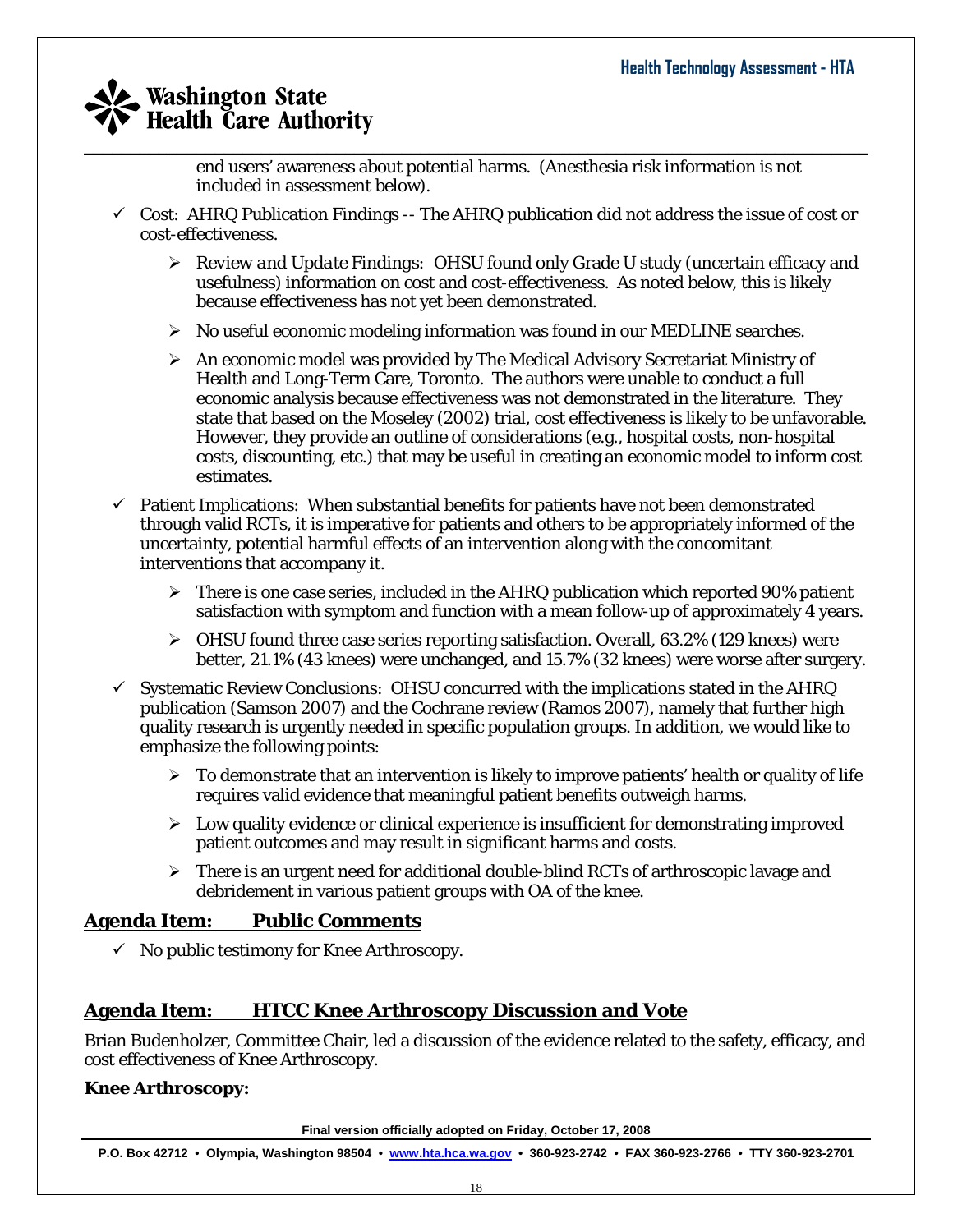**Effectiveness:** Effectiveness was a key area of discussion for committee members. Factors that were important in the discussion included: does knee arthroscopy relieve pain and improve function for patients with osteoarthritis of the knee. The central study, a single placebo-controlled randomized clinical trial (RCT) was focused on:

 $\_$  , and the set of the set of the set of the set of the set of the set of the set of the set of the set of the set of the set of the set of the set of the set of the set of the set of the set of the set of the set of th

- $\triangleright$  Regarding effectiveness the key trial found no difference between in outcomes of patients treated with knee arthroscopy for osteoarthritis and placebo surgery. All other studies were not RCTs and were missing available were missing key factors such as, but not limited to: there was no outlined distinction between patients with primary or secondary osteoarthritis, the placebo effect was not investigated and no details of patient sampling were included.
- $\triangleright$  Regarding pain reduction no statistically significant difference in knee pain between the placebo group and those who had surgery.
- $\triangleright$  Improved function there was no evidence of improved function.

**Safety:** Key health outcomes important to the safety consideration for knee arthroscopy for osteoarthritis of the knee were discussed. The main safety concerns related to this being a surgical intervention that carries surgical risks, especially where efficacy is not demonstrated. Deep Vein Thrombosis risks were also discussed (.6 to 17%).

**Cost:** Knee arthroscopy for osteoarthritis of the knee is a high volume and high cost intervention and, as such, should be demonstrated to provide an acceptable benefit-risk ratio for patients through welldesigned, conducted and evaluated RCTs. A review of the published literature showed cost studies that were uncertain in efficacy and usefulness. No full economic analysis is available; however, outlined costs for the surgery (e.g., hospital, physician services) may prove helpful in the future to do such an analysis. Committee members found that current evidence indicated that knee arthroscopy was not a cost-effective means of treating osteoarthritis of the knee in light of the lack of literature that it was effective and surgical intervention is costly.

|                  | <b>Inconclusive</b><br>(no | <b>Equivalent</b><br>(yes) | <b>Less</b><br>(yes) | <b>More</b><br>( <b>yes</b> ) |
|------------------|----------------------------|----------------------------|----------------------|-------------------------------|
| <b>Effective</b> |                            |                            |                      |                               |
| <b>Safe</b>      |                            |                            | 10                   |                               |
| Cost-effective   |                            |                            | 10                   |                               |

Knee Arthroscopy for Osteoarthritis VOTES **Is there sufficient evidence under some or all situations that the technology is:** 

#### **HTCC Knee Arthroscopy Coverage Decision**

The HTCC reviewed and considered the Knee Arthroscopy for Osteoarthritis of the Knee technology assessment report, information provided by the Administrator, and public and agency comments. A key overall benefit question committee members focused on: is knee arthroscopy (lavage and debridement) for osteoarthritis of the knee an effective measure for patient treatment. Factors considered related to the effectiveness of the surgery for pain treatment and improved function, as well as access to alternatives. Safety issues were related to the surgical intervention which, while less invasive than other surgeries, continues to carry surgical complication risks; and specific to

**Final version officially adopted on Friday, October 17, 2008**